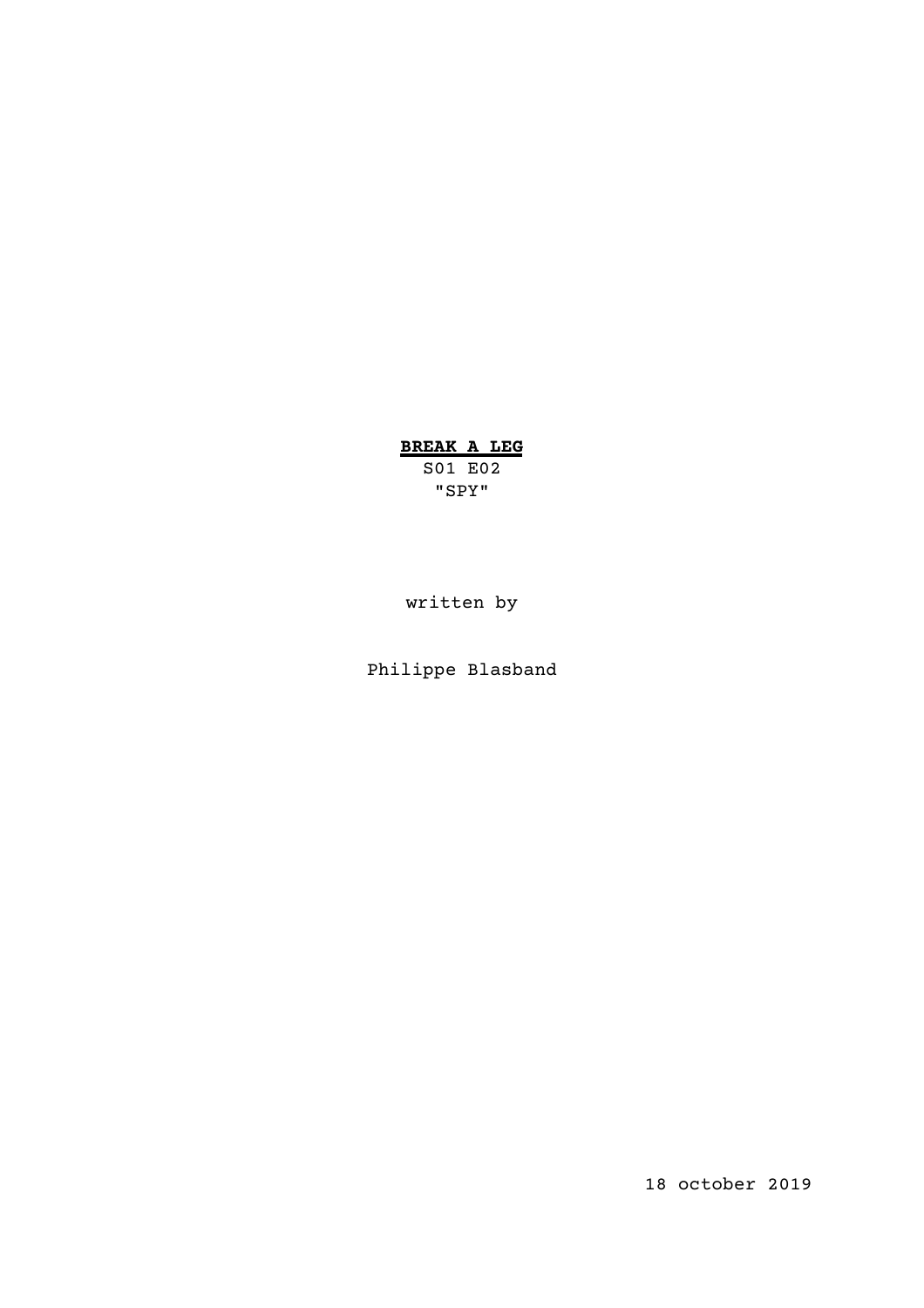#### **RECAP**

Once again, the recap shows us scenes that *weren't* in the previous episode.

> VO MARIE Previously, on "Break a leg".

#### **INT. ETO (STAGE) - NIGHT**

Seen from the spectators POV: The end of a stern, really very very gloomy Dutch play: A nude set. TWO YOUNG ACTRESSES, facing each other, furious, exhausted: YOUNG ACTRESS 1 (subtitled Dutch) *No.* YOUNG ACTRESS 2 *But--* YOUNG ACTRESS 1 *No.* YOUNG ACTRESS 2 *And if--?* YOUNG ACTRESS 1 *No.* YOUNG ACTRESS 2 *I see.* Beat. YOUNG ACTRESS 2 *I see.* Beat. YOUNG ACTRESS 2 *I see.* Beat. YOUNG ACTRESS 2 *I see.*

Beat.

YOUNG ACTRESS 2 *I see.*

Beat.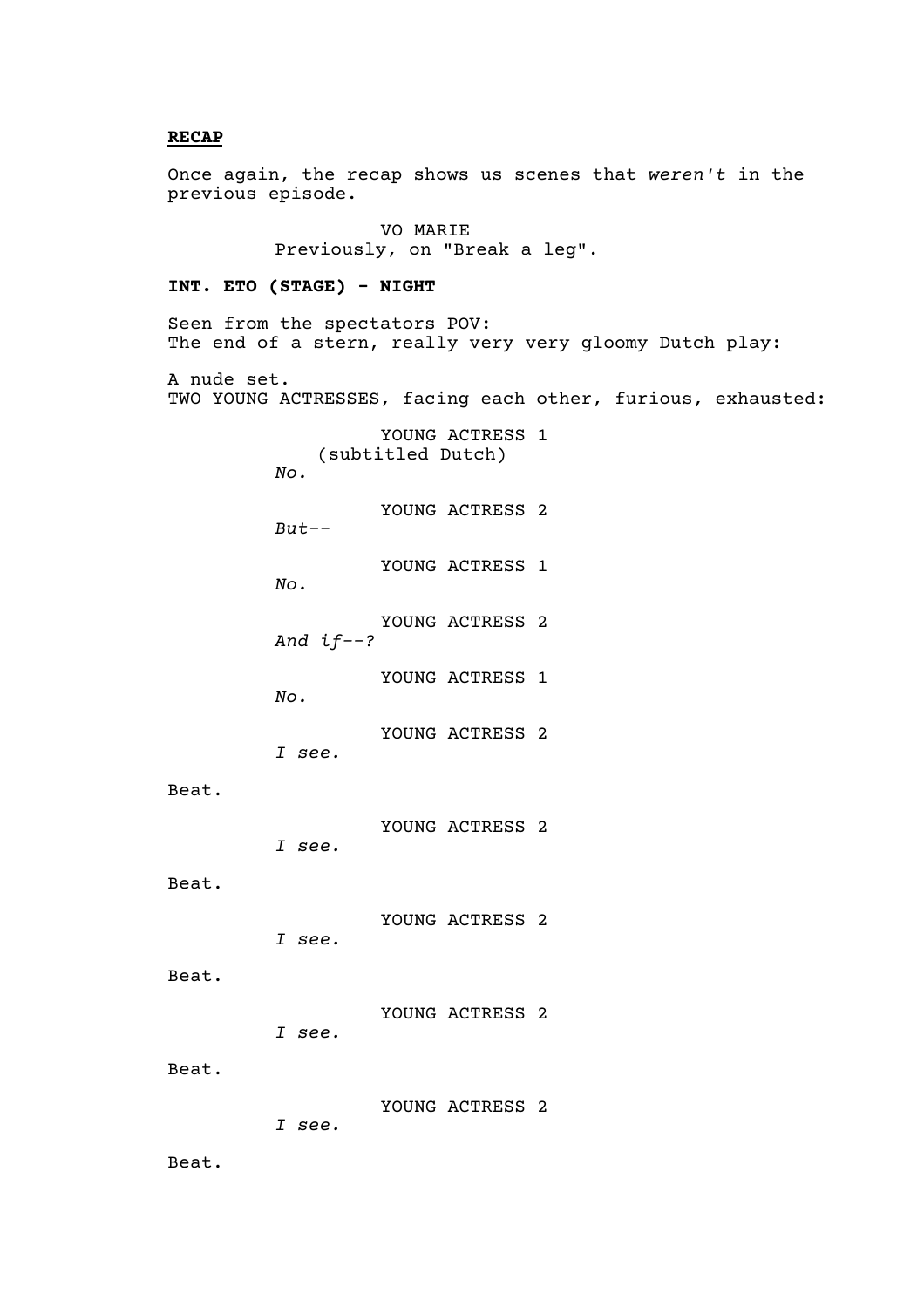*I see.*

Beat.

YOUNG ACTRESS 2

*I see.*

Sudden black!

Applauds!

We stay in BLACK.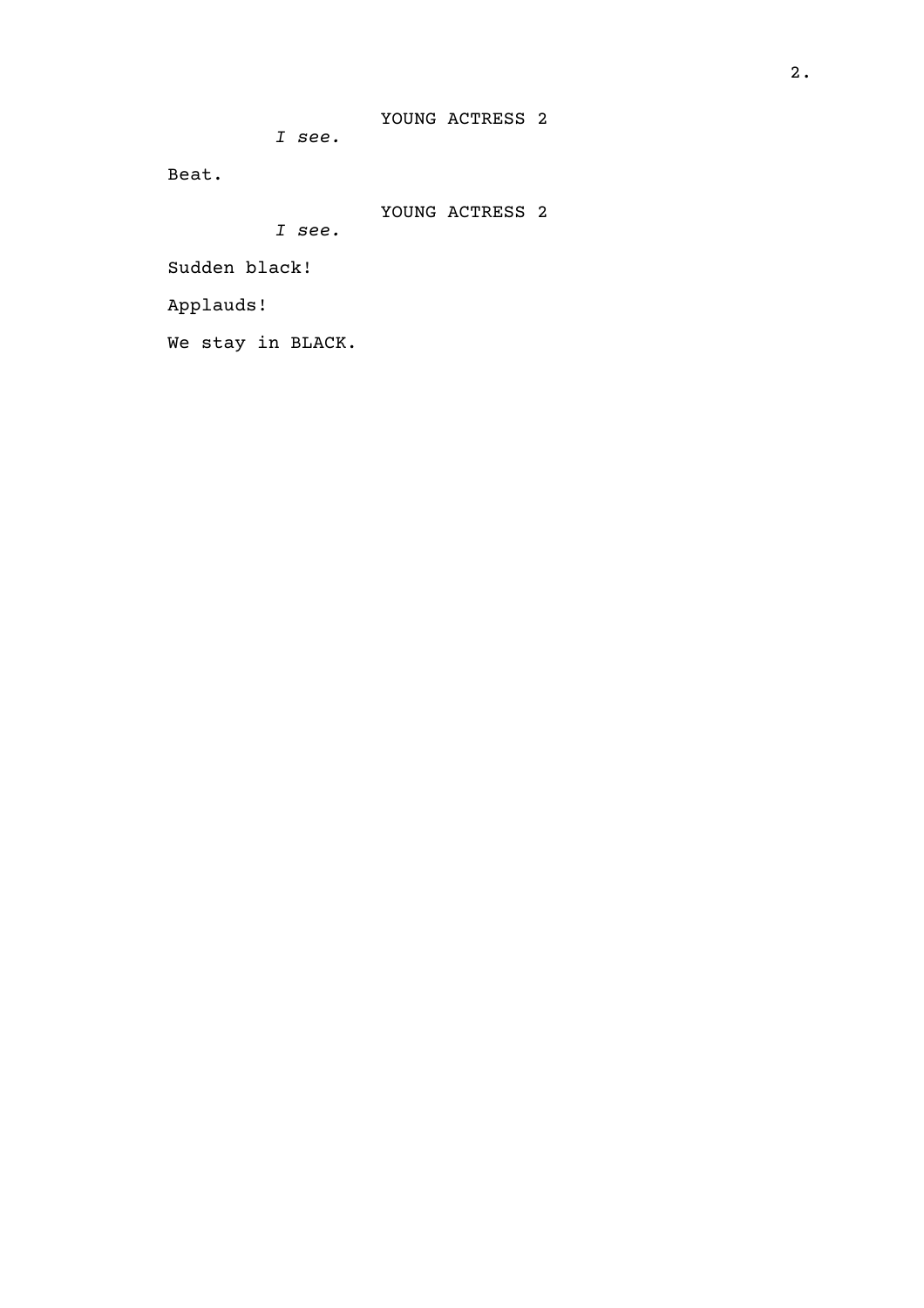#### **COLD OPEN**

#### **INT. CONSTRUCTION SITE - NIGHT**

A strange scene: a construction site in its beginnings. Big construction projectors illuminate a part of it: An inauguration:

TWENTY ELEGANT OFFICIALS, most of them middle-aged, are applauding. A speech has just been given by a plump, small and smiling POLITICIAN on an improvised podium.

Once the applause stops, elegant SERVERS mingle among the Officials, with platters of glasses of champagne.

Among the Officials, VIOLETTE (the Belgian boss of ETO) and MARIE (the French number 2 of ETO).

Marie stays at the fringe of the gathering. (Her leg is not in cast anymore.) She's observing:

Violette is chatting with TWO POLITICIANS. She drinks one glass of champagne... A second one... A third...

Marie stares at her. Judgmental.

#### **INT. / EXT. VIOLETTE'S CAR / SMALL ROAD - NIGHT**

Violette drives her little two-seat car. She yawns.

Seated next to her, Marie doesn't seem very reassured by her driving.

Lights and signs on the road: a Police control.

Violette stays very calm. She parks her car.

A young POLICEMAN and even younger POLICEWOMAN approach her car.

Violette lowers her window.

POLICEMAN (subtitled French but with a robust Flemish accent: ) *Hello, Mrs. Did you drink alcohol?*

MARIE (gently) *You did, didn't you?*

Violette looks at Marie with a blank stare. She turns to the Policeman: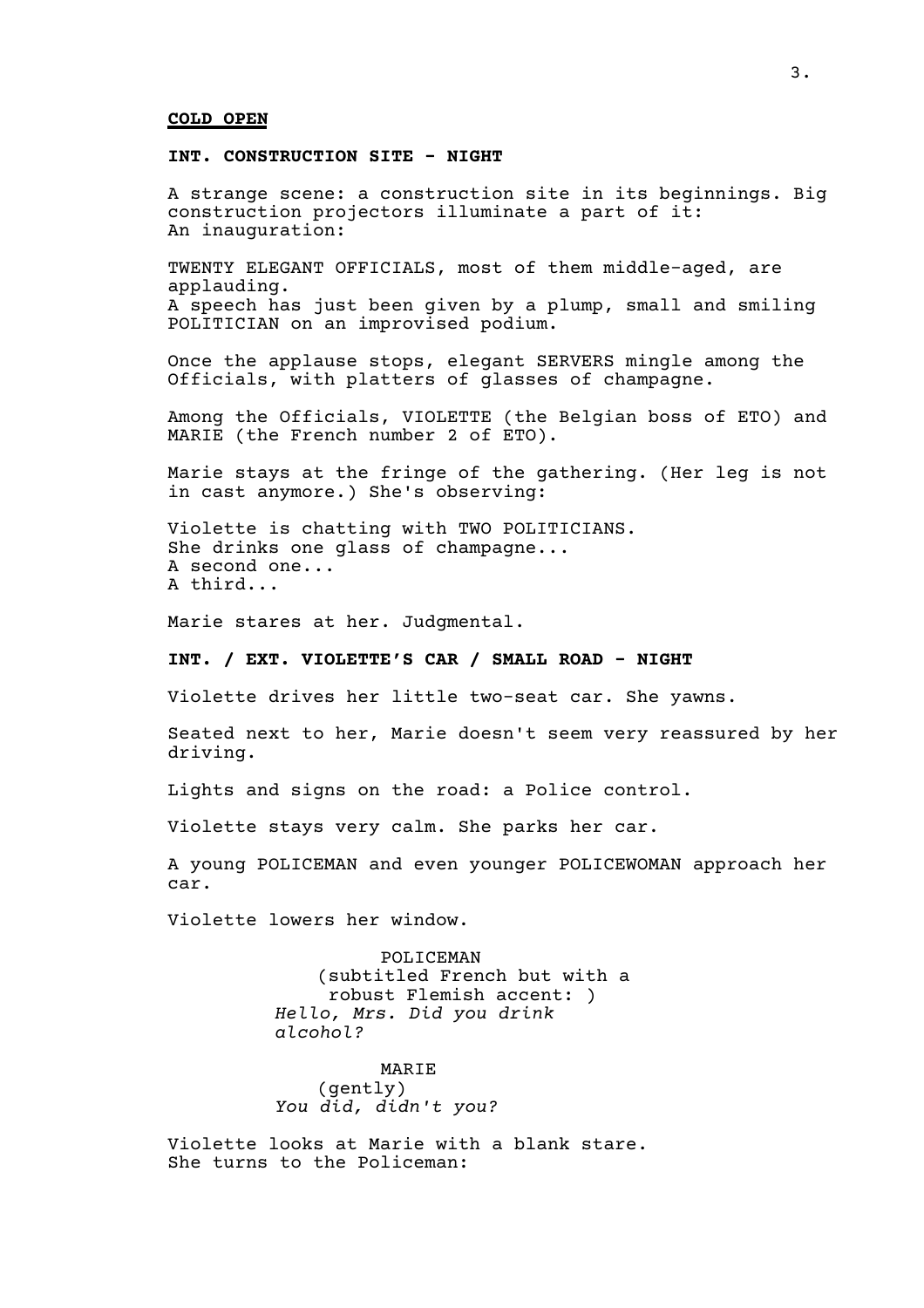VIOLETTE (switches to subtitled Flemish) *Yes, I drank a few champagne glasses, and before that, I had a whiskey -- no,* two *whiskeys. But...*

She looks through the glove department. She finds a printed page, gives it to the Policeman.

The Policeman reads it.

POLICEMAN *What does it mean...* (switches to subtitled French:) *..."metabolism of the subject has a tendency to absorb alcohol almost immediately"?*

VIOLETTE (back to subtitled Flemish) *It's... -- It's easier to just show you. You have to give me an alcohol test, don't you?*

POLICEMAN

*Yes but...*

Violette stops him by raising her hand and by going through her glove compartment. She retrieves from it a small bottle of vodka.

The Policemen look at her, surprised...

Marie also looks at her, surprised...

Violette opens the bottle. She hands it to the Policeman.

VIOLETTE

*Smell it.*

The Policeman is a bit taken aback. But he smells into the bottle.

> VIOLETTE *It's vodka, isn't it?*

POLICEMAN *It's alcohol, but--*

Violette drinks a big sip of the bottle.

POLICEMAN *Don't do that, it will--*

Violette closes the bottle, puts it back in the glove department. She counts to five with her fingers.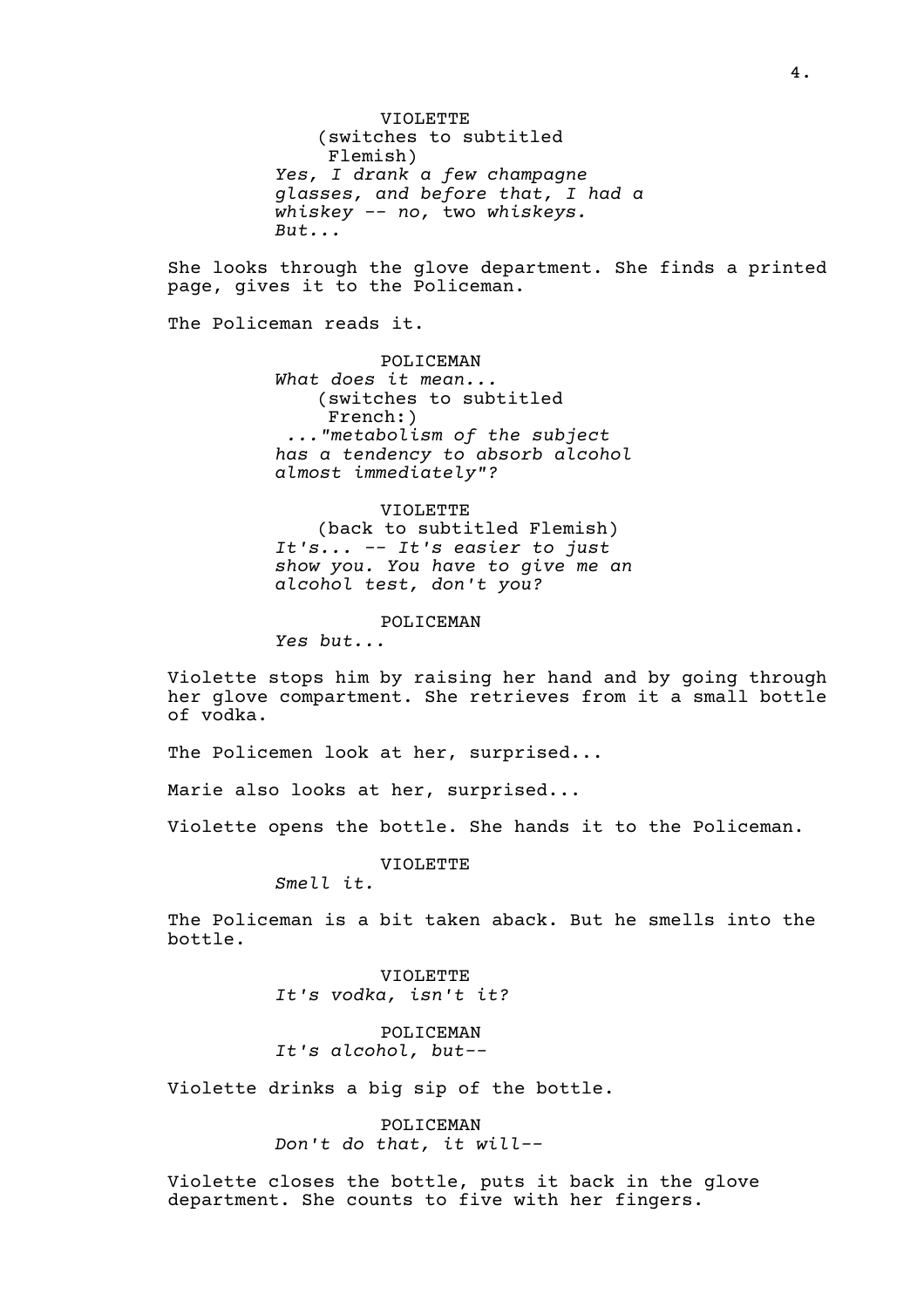#### VIOLETTE *Now give me the test, please.*

The Policeman hesitates. He hands her the balloon.

Violette blows it... It remains green.

She gives it back to the Policeman.

## POLICEMAN *It's faulty? You tricked it?*

VIOLETTE

*Not at all. When I drink alcohol, my body burns much too fast. It's a genetic condition. My brother has it, my mother has it, all my cousins on my mother's side have it. It only works with alcohol. Not with drugs, or chocolate.* (Catastrophic:) *If I eat chocolate, I just gain weight.*

The Policeman and the Policewoman look at each other.

**INT. VIOLETTE'S CAR - NIGHT**

LATER:

Again, Violette is driving her car, in the night.

Marie throws an astonished glance at her.

**ACT 1**

**INT. BANK - SAFE DEPOSIT VAULT - DAY**

SUSPENSE MARTIAL MUSIC.

Everything happens very fast, in a hurry :

A stern and formal BANK EMPLOYEE enters in a safe deposit vault. He's followed by a young and athletic man. The young man is wearing a dark coat and dark glasses.

The Bank Employee looks at the safe, finds the one he's looking for.

Like all the other safes, it has two locks. The Bank Employee takes out a key from his pocket. The young man takes out a similar key from his own pocket.

Each one of them puts his key inside one of the locks. They turn. Next to the locks, a small handle. With the handle, the young man pulls out a rectangle metal box.

Without a word, the Bank Employee leaves the room.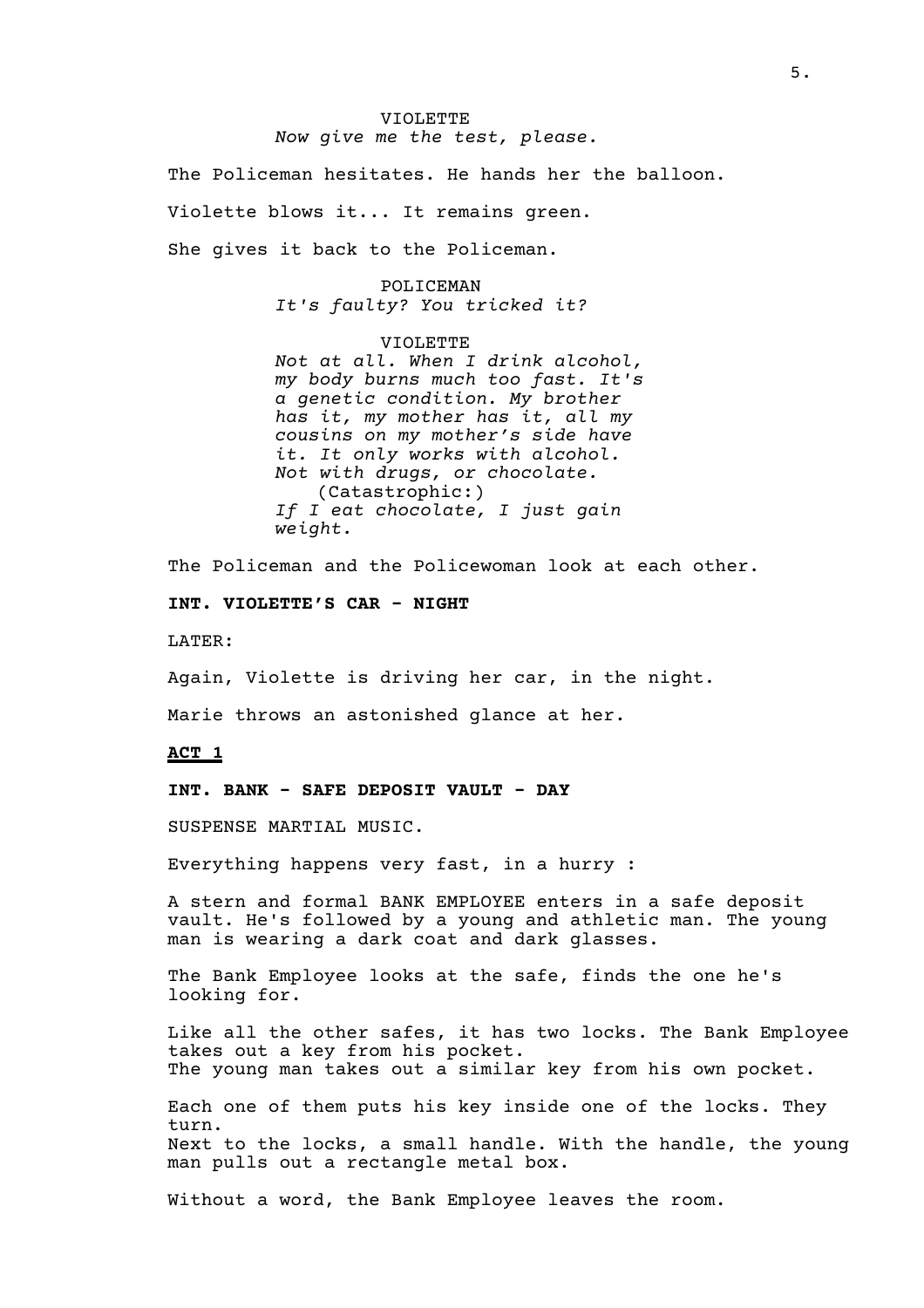The young man puts the box on a table in the center of the room. He opens it:

Rolls of dollars and euros. Five passports, from five different countries. A gun.

The young man verifies that he's alone in the room. From a pocket from his long coat, he takes a small pistol. He puts it in the box.

Phone ring! He switches it on and immobilizes it between his shoulder and his cheek while: He pushes on a small button, on the side of his glasses: he's switching them off.

> YOUNG MAN (in German, a bit childish) *Hello mum...*

He puts the glasses in the box. He takes out his wallet. From the wallet, he takes out a European identity card. He puts it in the box.

> YOUNG MAN *No, Mum, saturday, I won't be--*

He flips through the passports: different names but always his photo.

> REINHART *But Mum, I came las tuesday and I--*

He chooses one of the passorts, an old Austrian battered passport. On it, the name is REINHART (and that's what we'll call him in this script).

> REINHART *I'm entering a tunnel and--*

Reinhart switches the phone. He puts the passport in one of his coat's pocket, the phone in another. He sighs: mothers!...

**INT. ETO - DAY**

On the **STAGE** of ETO:

Seven Greek amateur Actors. They are wearing everyday casual clothes (jeans, t-shirt, etc.) or rehearsal clothes (sweatsuits, etc.); and ancient Greek tragic masks: A weird combination...

They are playing a scene of Aeschylus's "Agamemnon" in ancient Greek. (Well... We assume it's Ancient Greek: their masks muffle their voices.)

The set: seven white cubes, straight out of a 1970s eastern-Europe avant-garde theater show.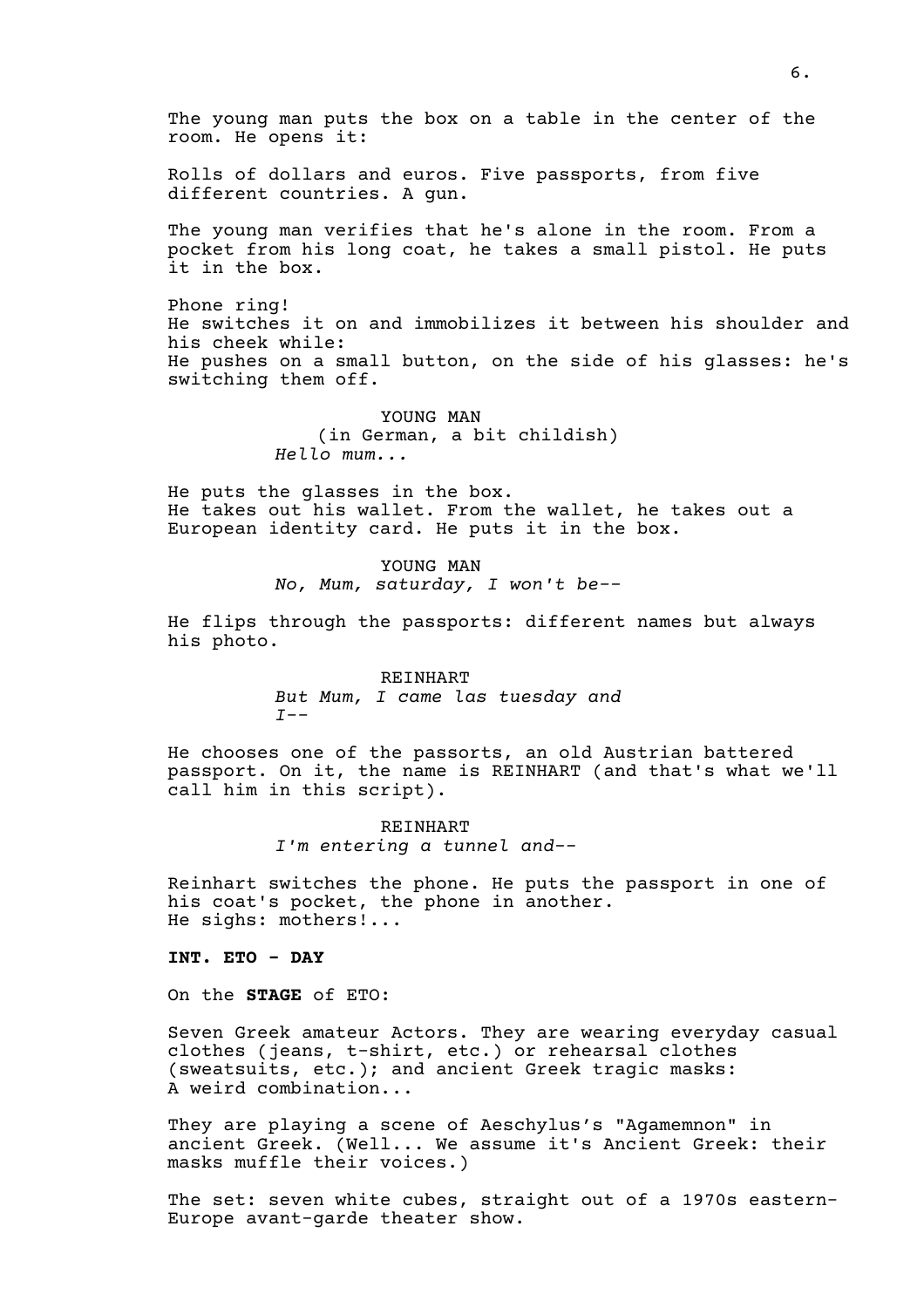The light board has been brought up at the side of the set, on a table. Behind it, the two technicians of ETO: the Swedish from Russian origins Yegor and the thin and small Portuguese tomboy Claudia. While the actors are playing, they look at the lights, point at some of them. Yegor is operating the light board:

The lights go down and become more and more dramatic and purple...

Suddenly:

ERRIKOS (subtitled Greek) STOP! STOP! STOP!...

Errikos (the Greek amateur director) barges on the set and walks toward Claudia and Yegor.

> ERRIKOS THAT'S NOT WHAT I ASKED! NOT AT ALL! I--

He's INTERRUPTED by a very angry Claudia. She gives a very long explanation in very fast Portuguese.

Errikos is astonished.

Claudia goes on and on, talking faster and faster in Portuguese, about physics of light (photons, lenses, etc.)

Suddenly, she stops.

Errikos then turns to Yegor.

ERRIKOS What is she saying?

YEGOR She say "No".

The Greek Director looks at Claudia, surprised. Suddenly:

ERRIKOS WHAT DO YOU MEAN, "NO"?

YEGOR What she, in fact, in fact, wants to say, is--

ERRIKOS I DON'T CARE!

Behind him, appears the Ghost Armand. He crosses the stage, without looking at the people on it. (Only one of the actors with a mask seems to have noticed him and follows him with an astonished gaze.)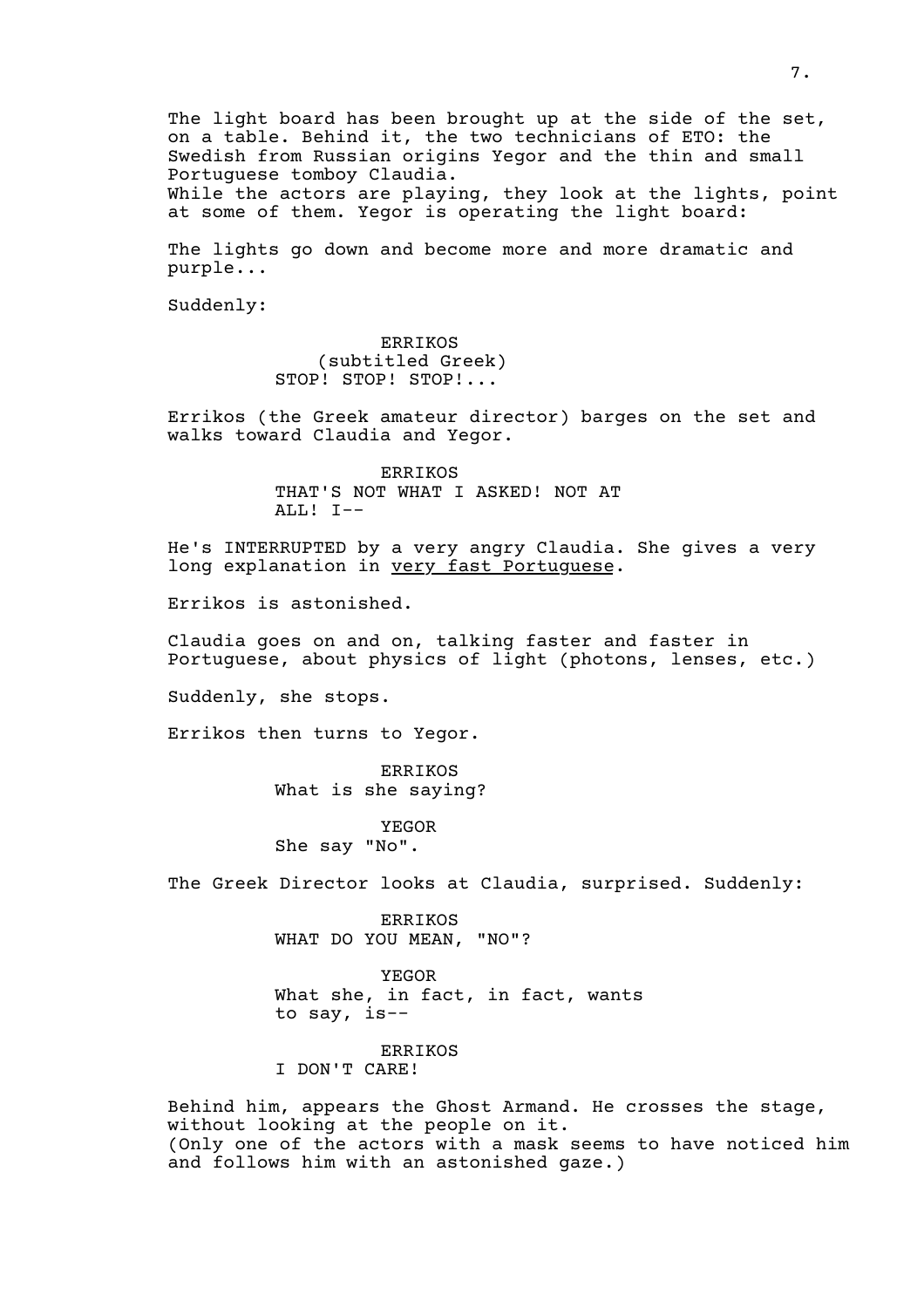GHOST ARMAND ... *Théâtre, théâtre, théâtre, théâtre*...

YEGOR You understand not what--

ERRIKOS I DON'T CARE!

We follow the Ghost Armand, to the backstage.

GHOST ARMAND ... *Théâtre, théâtre, théâtre, théâtre*...

We follow him through the door to the **CORRIDOR OF THE FIRST FLOOR**. He walks to the stairs. He gets more and more theatrical, more and more goofy as he carries on:

> GHOST ARMAND ... *Théâtre, théâtre, théâtre, théâtre*...

We fellow the Ghost Armand as he takes the **STAIRS DOWN**, to the lobby.

> GHOST ARMAND ... *Théâtre, théâtre, théâtre, théâtre, thé*--

He stops suddenly:

Violette (ETO's boss) is climbing the stairs, with a big, heavy box in her arms.

Armand lets her pass beside him, and follows her:

GHOST ARMAND (showing the box:) *What's* that?

VIOLETTE

A computer.

GHOST ARMAND A *what*? Do you need help?

VIOLETTE You can't help me. You're a ghost.

GHOST ARMAND (a bit disappointed) Oh yes. Right.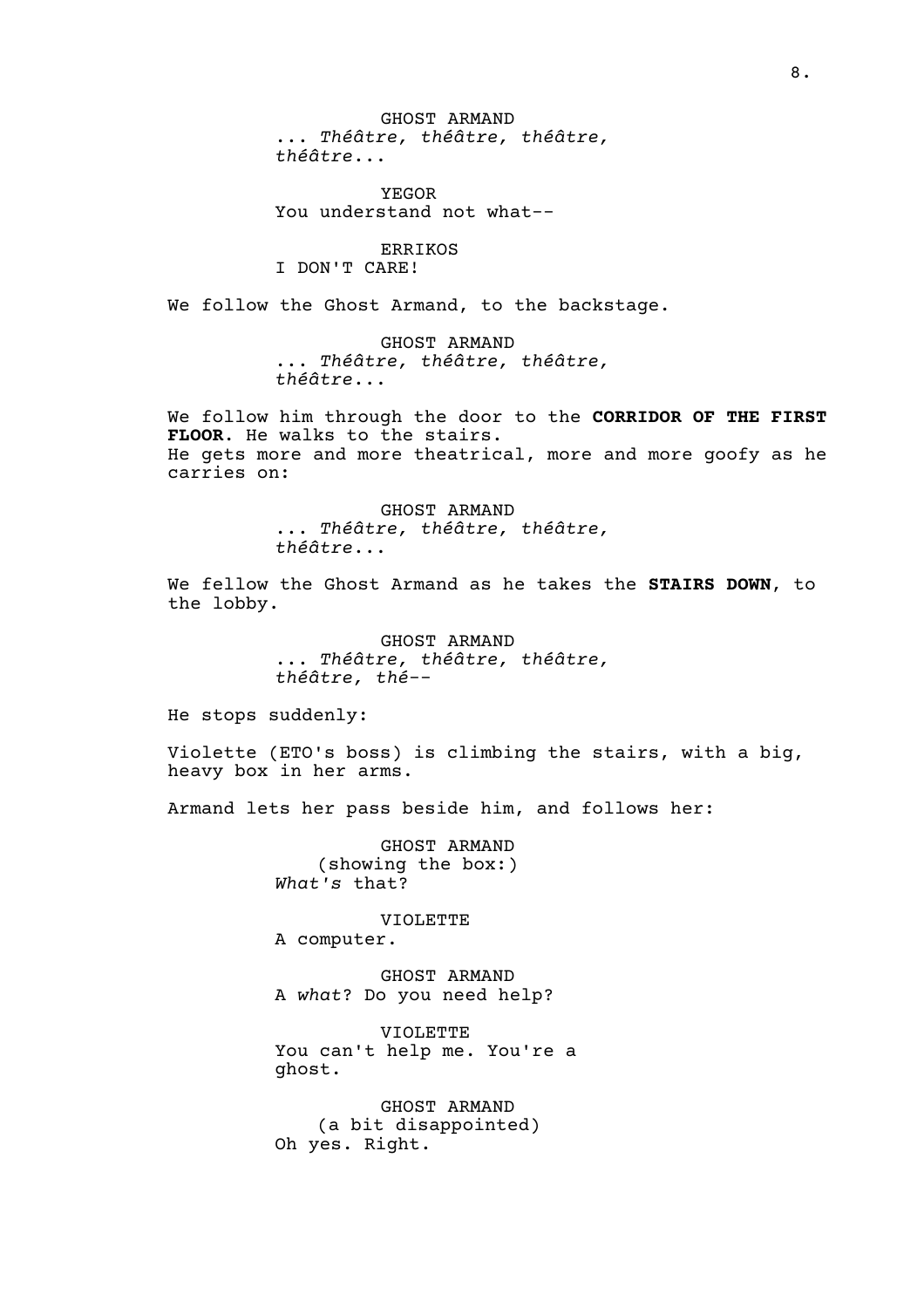And IN A CUT the ghost Armand has dissapeared.

Violette arrives at the **FIRST FLOOR**. She stops, to catch her breath...

Marie (ETO's number 2) and Nicole (the Italian transgender accountant) arrive, heading to the coffee corner.

> NICOLE ... No, it depends on -- (she notices Violette:) Hello, boss.

MARIE (indicates the box) Your new computer? Do you need me to assemble it?

VIOLETTE It doesn't need assembling...

NICOLE Let me carry that for you.

VIOLETTE

 $No, I--$ 

NICOLE Don't be stupid.

She takes the box from Violette's hands.

The three women take the **STAIRS TO THE SECOND FLOOR**.

MARIE It's your week with your kids? How are they?

VIOLETTE Difficult and lovely, as usual how was the Dutch play, last night?

MARIE Very good. (She thinks.) Very dark but very good. (She thinks.) *Really* dark but very good. Great writing.

VIOLETTE Who wrote it?

MARIE A Dutch writer.

NICOLE De... Dekeyzer, I think.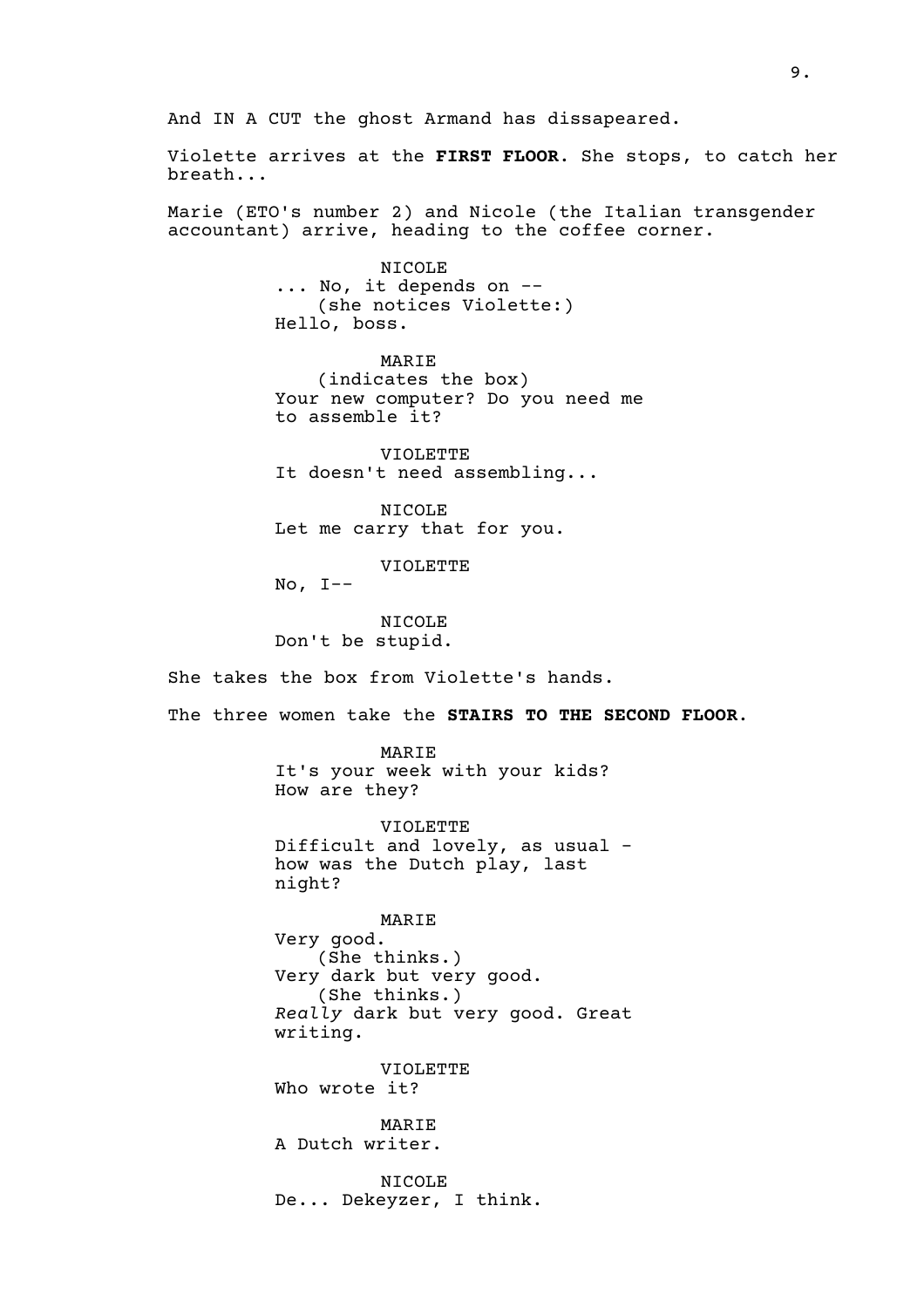VIOLETTE Dekeyzer? Like Jeroen?

MARIE Jeroen? *Our* Jeroen? Jeroen has a name ? I thought he had just a pretty face and a pretty butt.

They have almost reached the second floor.

Violette find what Marie said amusing but feels she must scold her:

VIOLETTE

Marie, you--

ERRIKOS A TERRIBLE, TERRIBLE, TERRIBLE, TERRIBLE SCANDAL!

The three women stop and look down:

Errikos (the Greek director) is climbing the stairs, followed by Yegor and Claudia (ETO's technicians). (Behind them, still on the first floor, the seven Greek Actors with their masks on.)

> MARIE (calm) Calm down, Sir.

ERRIKOS WHY WOULD I CALM DOWN? WHY WOULD  $I --$ 

MARIE (still calm) Because if you don't calm down, I'll punch you in the testicules.

ERRIKOS (suddenly calm) You would do that?

MARIE (eludes) What is your problem, Sir?

ERRIKOS I asked something and those *malaka* refuse to give it to me!

YEGOR We not refuse, no, we say "Impossible, it is". And we--

ERRIKOS I asked for black light!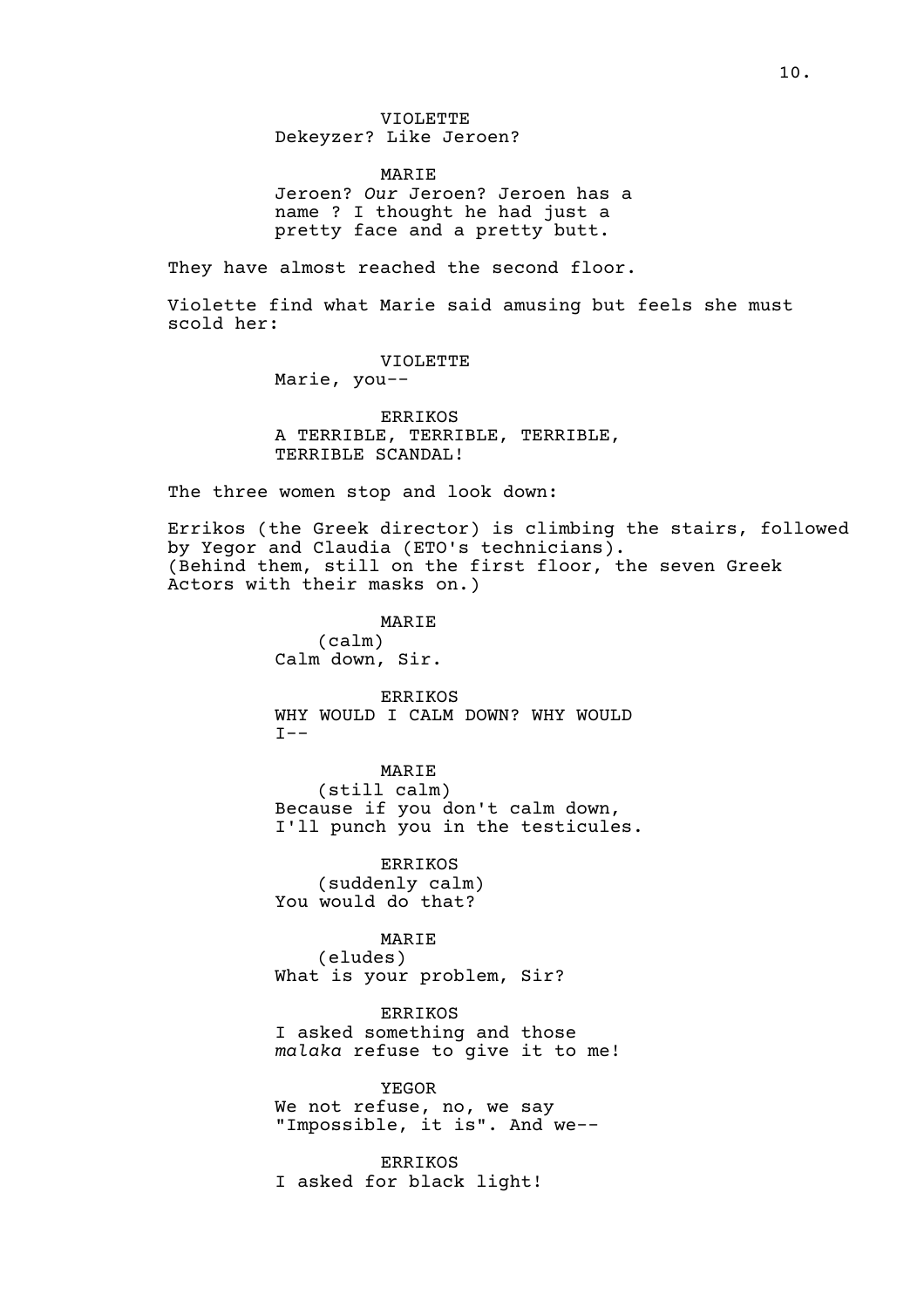MARIE What's "black light"?

ERRIKOS Light with a black filter!

YEGOR

Yes but--

ERRIKOS Simple: A yellow filter? Yellow light! Red filter? Red light! Purple--

YEGOR (tries to stay patient) Black is absence in fact in fact  $of--$ 

Violette steps him by putting her hand on his shoulder.

VIOLETTE (big smile) Give him *that*. A *black* filter. Really, really black.

Yegor and Claudia look at her. They understand. They repress a smile.

Claudia signs to Errikos: let's go.

Errikos is a bit surprised.

Claudia and Yegor walk down the stairs.

Errikos follows them...

Violette, Marie, and Nicole climb the stairs until they reach the **FIRST FLOOR**.

The three women walk until **VIOLETTE'S OFFICE**. They enter.

Nicole puts the box on Violette's desk. Very fast exchange (funny because very fast):

> NICOLE We have to. MARIE Yes. We do. NICOLE The thing. MARIE The thing. VIOLETTE What thing?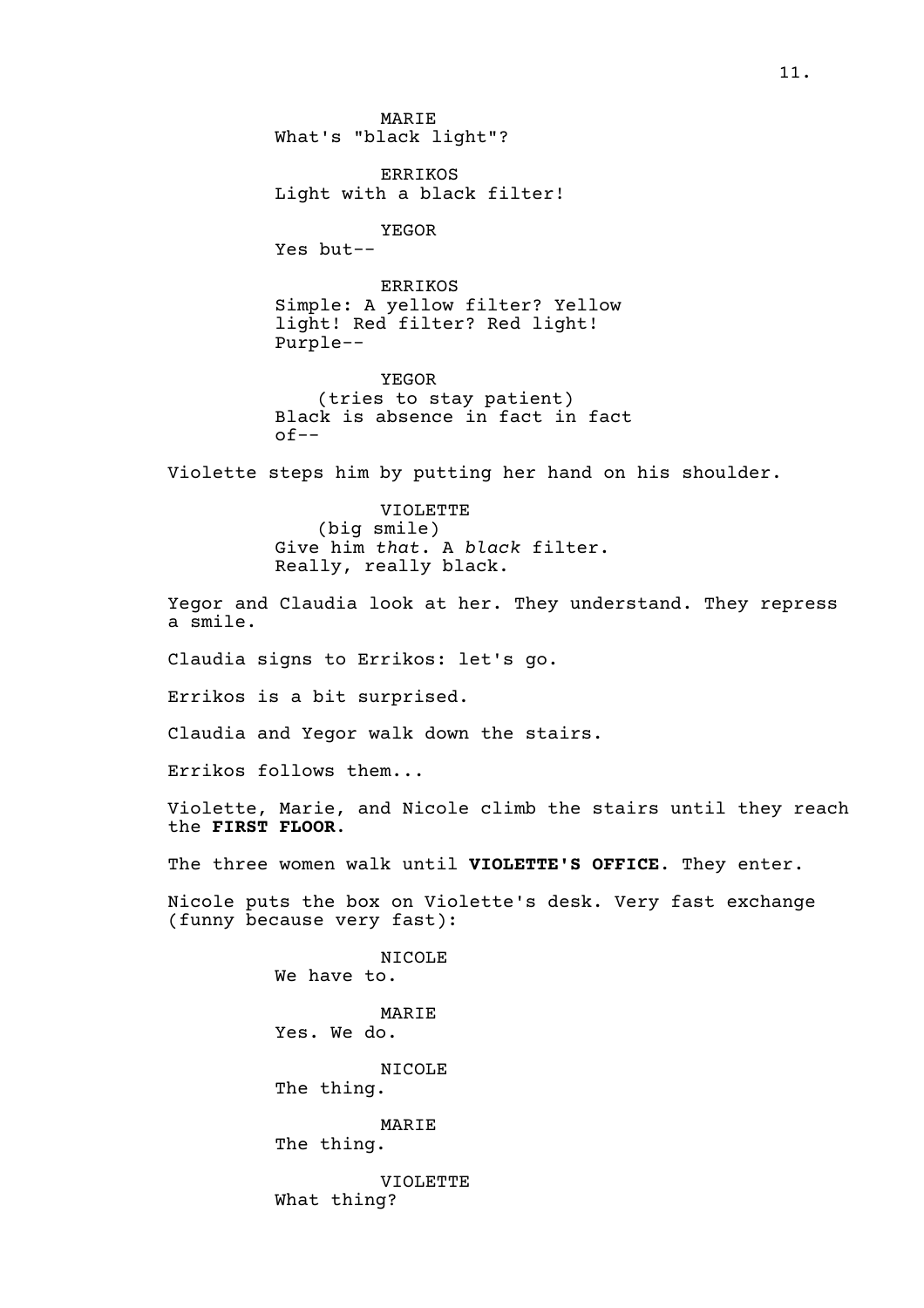MARIE A thing. NICOLE Don't worry about it. VIOLETTE I shouldn't? NICOLE You shouldn't. VIOLETTE OK. NICOLE Let's? MARIE Let's.

Marie and Nicole get out of the office.

Violette looks at the box. She opens it. She looks at it again. Suddenly she notices, in front of her, at one side of her office:

The three ghosts are standing there, Armand, André, and Annabelle. Armand points out, to the other side of the office:

Violette turns around:

Sitting on a chair, legs crossed: Reinhart, the young man we saw in the bank vault.

> VIOLETTE What... What are you doing here? Who are you?

REINHART This is just protocol.

VIOLETTE (to the ghosts, in subtitled French) *Who is this guy? How did he appear like that in* my *office?*

The ghosts make a face: we don't know...

Reinhart stands up.

REINHART I should present myself... (He shakes her hand.) My name is confidential. (A SUIVRE)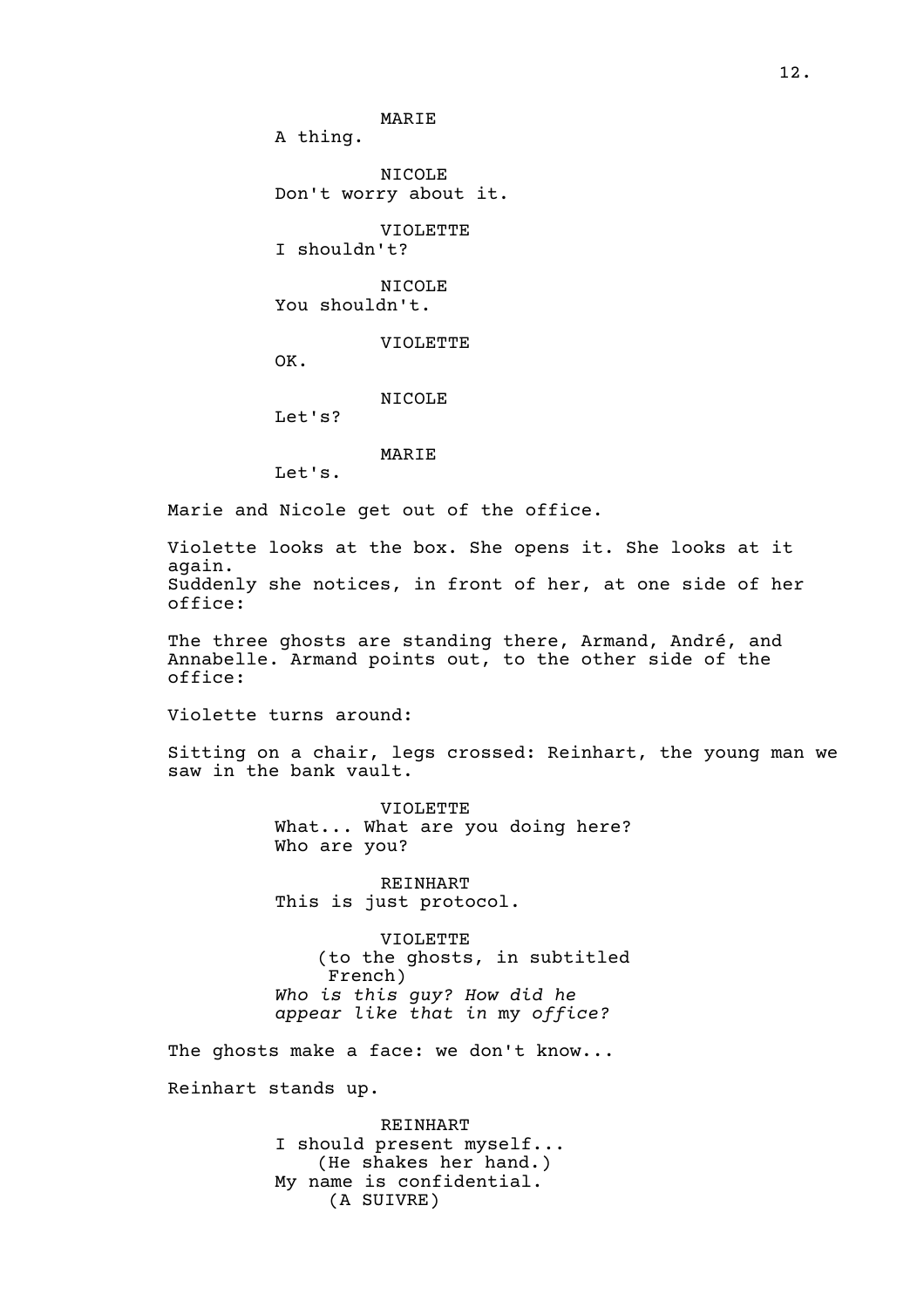REINHART (SUITE) My function is confidential. You don't have the clearance.

Beat.

REINHART You know, don't you?

VIOLETTE

I know what?

REINHART Not much, I hope. Seven amateur actors are working for the moment in this theater. Three of them...

He waits for her to answer.

She doesn't. She stays poker face.

REINHART

(happy) Good attitude. Really sorry for the inconvenience: we always have to do a small, a tiny investigation, in these kinds of situations. (Indicates the box:) Do you need help with that?

VIOLETTE (turns around to look at the box:) No, really, I can--

But when she turns back, Reinhart has disappeared.

She looks in all the corners of her office. She goes to the door, looks in the corridor: Nothing.

She comes back to the office.

GHOST ANDRE *Impressive, isn't he?*

VIOLETTE (without looking at the ghosts) *How did he do that?*

GHOST ANNABELLE *Even* we *didn't see him disappear. He's* that *good*.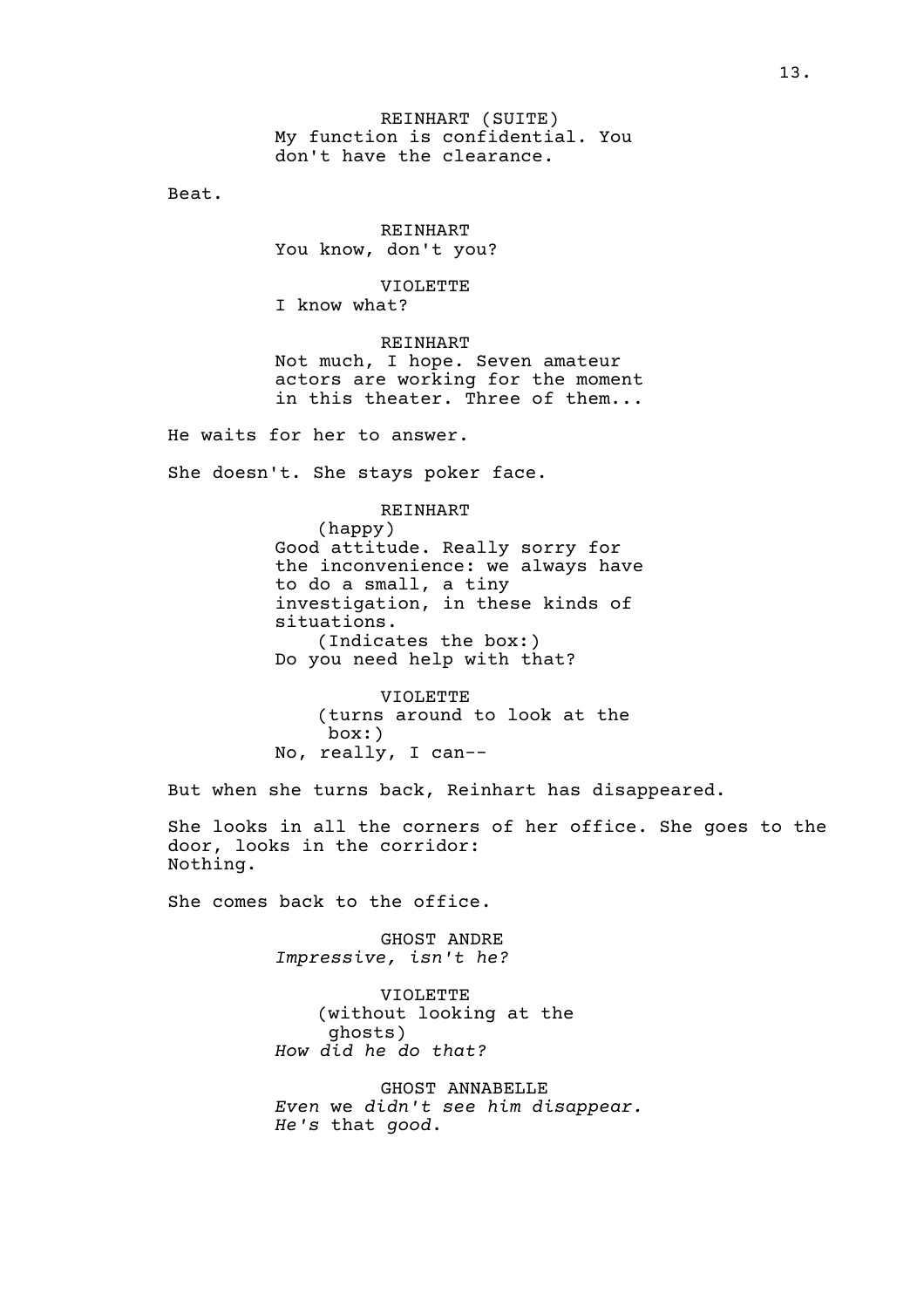#### **INT. ETO (MARIE'S OFFICE) - DAY**

Marie is seated at her desk, in front of her computer. She has a Skype conversation with a LUXEMBOURGISH ADMINISTRATIVE EMPLOYEE, an elegant man in his early sixties.

> LUXEMBOURGISH ADMINISTRATIVE EMPLOYEE (clumsy French with a strong accent) *...Bonjour, bonjour Marie! Comment allez-vous - tu - comment vas-tu?*

MARIE (sticks to English) Very well, thank you.

LUXEMBOURGISH ADMINISTRATIVE EMPLOYEE (switches to English) I've received all the hostel's reservations -- thank you very much -- there is one problem.

## MARIE

Yes?

LUXEMBOURGISH ADMINISTRATIVE EMPLOYEE

I'm really sorry to bother you with that, but you put the four actresses in one room... A youthhostel room...

MARIE They are high school students!

#### LUXEMBOURGISH ADMINISTRATIVE EMPLOYEE

Three of them, yes, they are fifteen years old. But the fourth, Mrs. Iris Baümer, she's well in her sixties...

MARIE Oh... Not a high school student anymore, I guess.

> LUXEMBOURGISH ADMINISTRATIVE EMPLOYEE

She's, in fact, a professional actress. A *well known* theater actress.

MARIE I see... (A SUIVRE)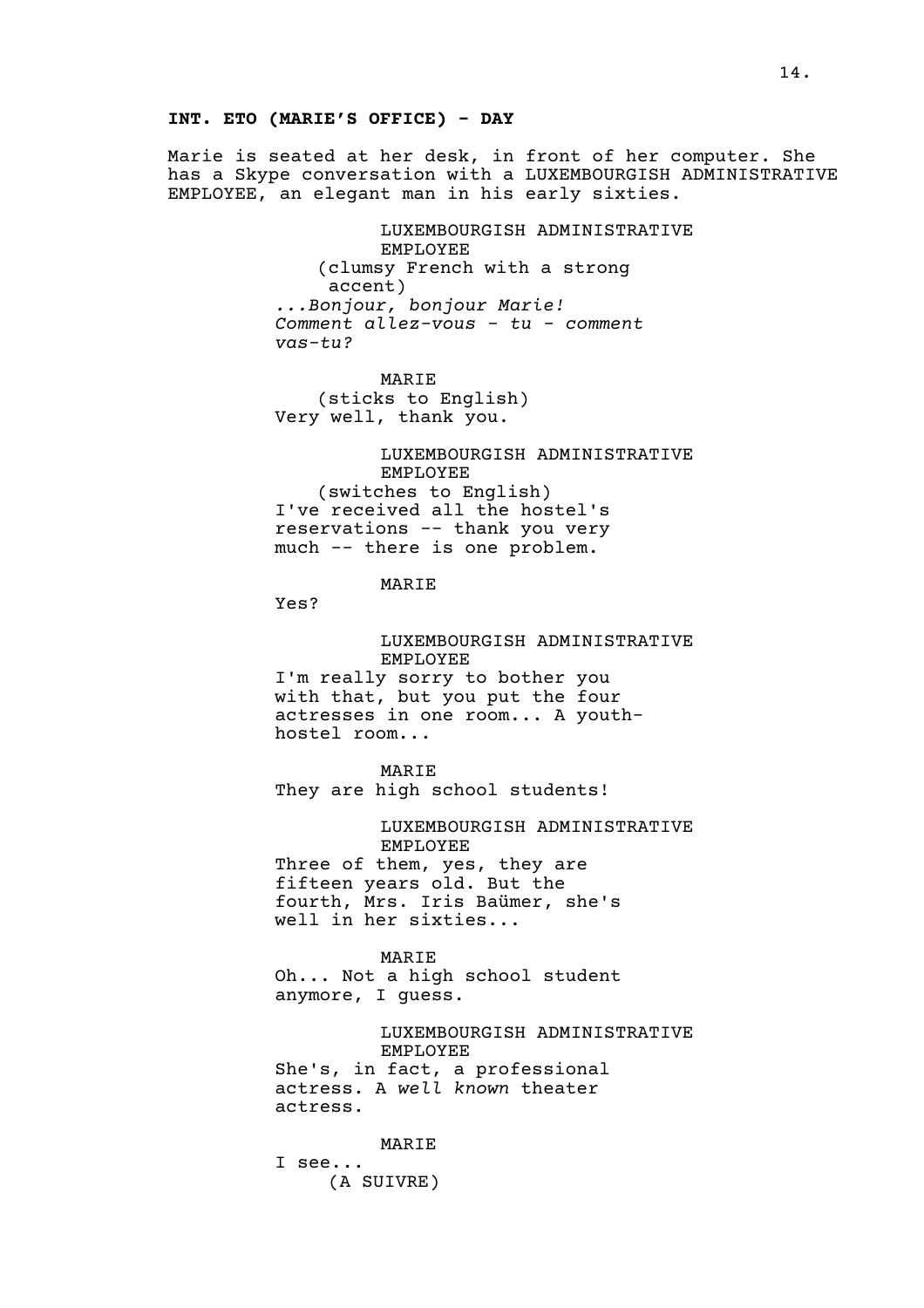MARIE (SUITE) (she thinks.) I'll talk to Violette -- our artistic director -- about it.

She turns off the Skype conversation.

She thinks. Wicked smile.

**INT. ETO (STAGE) - DAY** 

On the stage: Errikos the seven Greek Actors, with their masks.

They are waiting, standing in a row.

On the side of the stage: Yegor and Claudia behind the light board.

Yegor moves the general light control down...

Until COMPLETE BLACK.

Beat.

YEGOR'S VOICE Black light that is. So? You like?

ERRIKOS'S VOICE But... We can't see anything!

YEGOR'S VOICE Yes. More black do you want it?

No answer.

**INT. ETO (TAMSIN'S OFFICE) - DAY** 

Tamsin (the English secretary) has headphones on. She dances alone on a piece of music that we don't hear ("Someone like you", from Adele):

Elaborate improvised choreography, with slow, sad movements. A strange and funny mix of pseudo-Teresa de Keysmaeker and Swedish gymnastics movements.

A rusty but elegant 50-year-old man enters in her office: the PHOTOGRAPHER. He has the appropriate outfit: old jeans, an old leather jacket, a big rectangle bag with his gear.

Tamsin doesn't see him. She's still dancing, turning her back to the door.

PHOTOGRAPHER

Hello?...

Tamsin still doesn't hear him. She carries on dancing.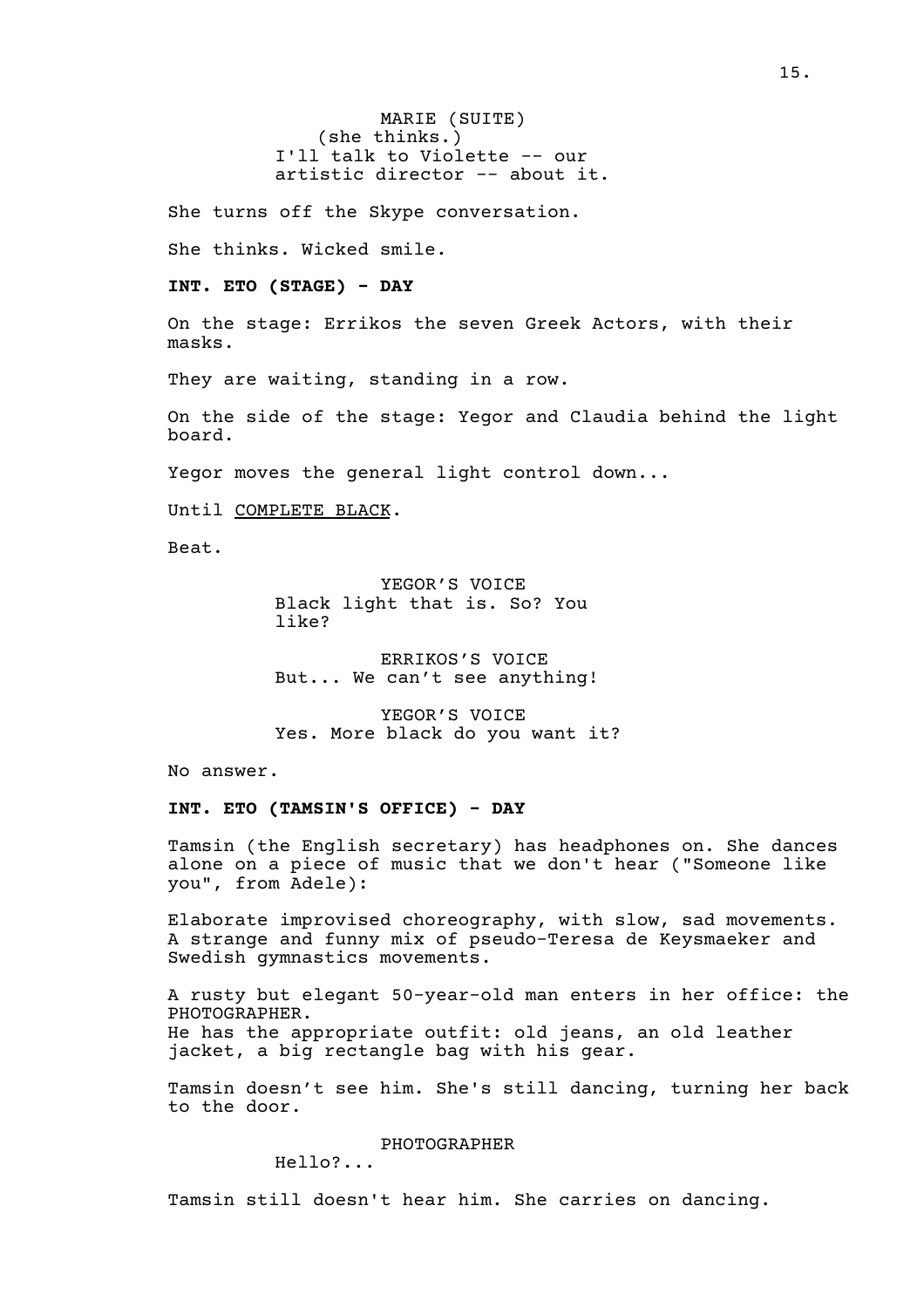She still doesn't hear him. She still carries on dancing.

Sheepishly, the Photographer touches her back...

Tamsin SCREAMS!

She turns back! Hits him in the nose!

His face is bloody!

## **ACT 2**

#### **INT. ETO (STAGE) - DAY**

In the shadow, on the walkway, Reinhart (the spy) is looking at the stage under him:

The Greek actors, with their masks on, are playing a scene of Aeschylus's Agamemnon. Big theatrical gestures! Furious muffled dialogs!

Reinhats has a combat knive in his right hand. He scans all around him, then under him, calm, professional, ready to react.

## **INT. ETO (COFFEE CORNER) - DAY**

Violette, Izabella (the Polish public-relation person of ETO), Tamsin (the English secretary) and Nicole (the Italian accountant) are at the coffee corner.

Izabella pours coffee for everybody.

The handsome Dutch Jeroen arrives at the coffee corner.

IZABELLA Jeroen, did you notice? The play, yesterday? The author, he has the same name than you (sic)!

Beat.

JEROEN

Does he?

IZABELLA The *exact* same name! "Jeroen Dekeyser". There is *another* Jeroen Dekeyser, somewhere in Holland! Who writes really depressive plays!

NICOLE Depressive but good. (A SUIVRE)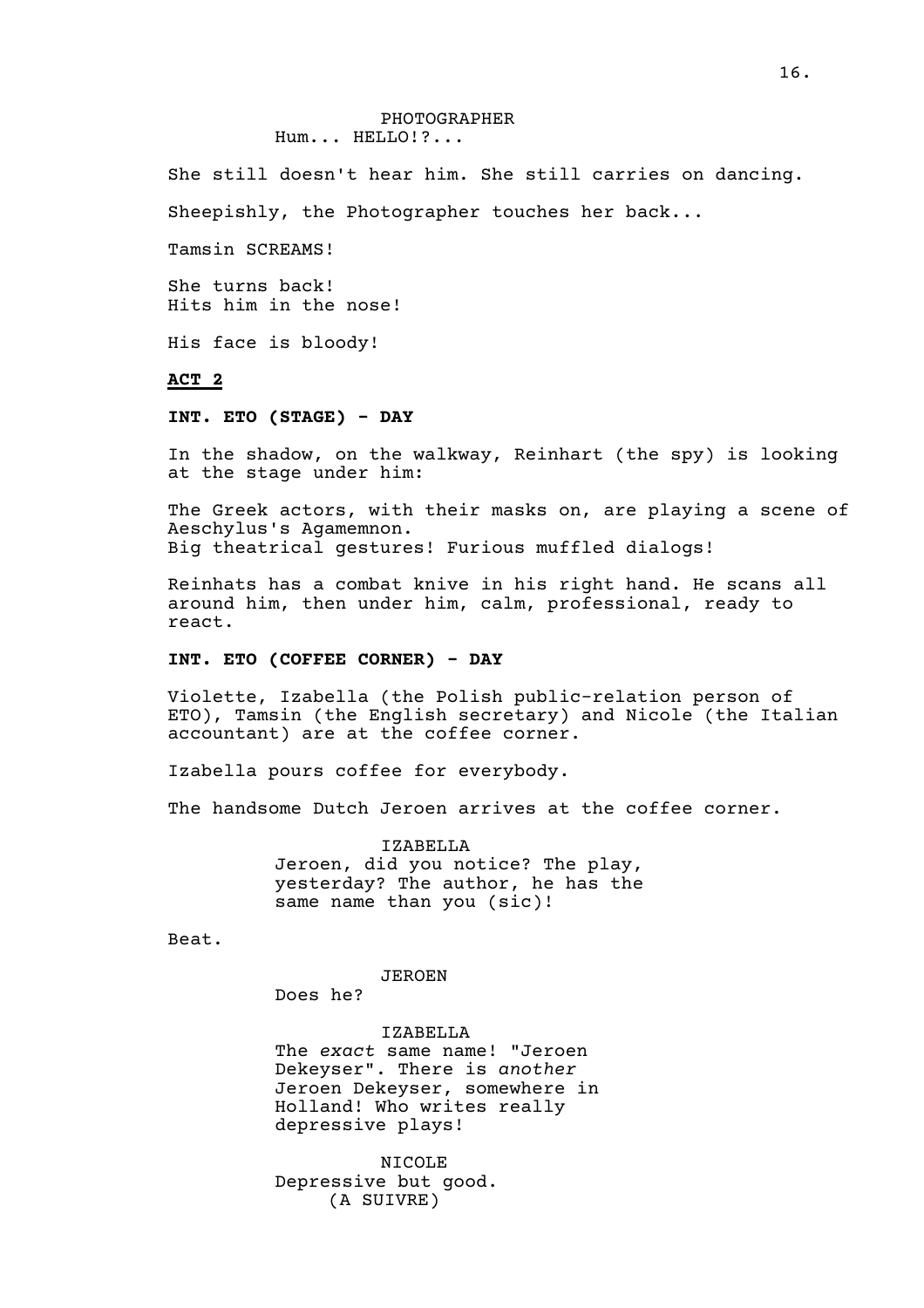NICOLE (SUITE) But *really* depressive. (joking:) Edward Bond is light comedy, compared to *that* play!

IZABELLA (laughing) Ya, it's a kind of Stig Dagerman but without the humor.

Tamsin comes near Jeroen, and with smiling double entendre:

TAMSIN Did you like that play, Jeroen?... Did you *love* it?... Did you *cherish* it?... Did you want to sleep naked with it?...

Jeroen looks at her, surprised. Then he thinks.

JEROEN I found it indulgent.

He goes back to his office, with his cup of coffee.

Tamsin looks at him, trying to hide her sadness.

But Violette also looks at him, her eyebrows frown.

VIOLETTE Tamsin? We have the text, for that play, don't we?

#### **INT. VIETNAMESE RESTAURANT - DAY**

Marie is now eating with her British wife, Joanna, in a small Vietnamese restaurant.

While eating, Marie is in deep thoughts. Devious smile.

Joanna looks at her.

Marie realizes it.

MARIE Sorry. I was thinking of--

JOANNA Your boss. Violette. That you want to get fired, so you can take her place. I really *don't* want to know about your last scheme to take her out.

Marie nods.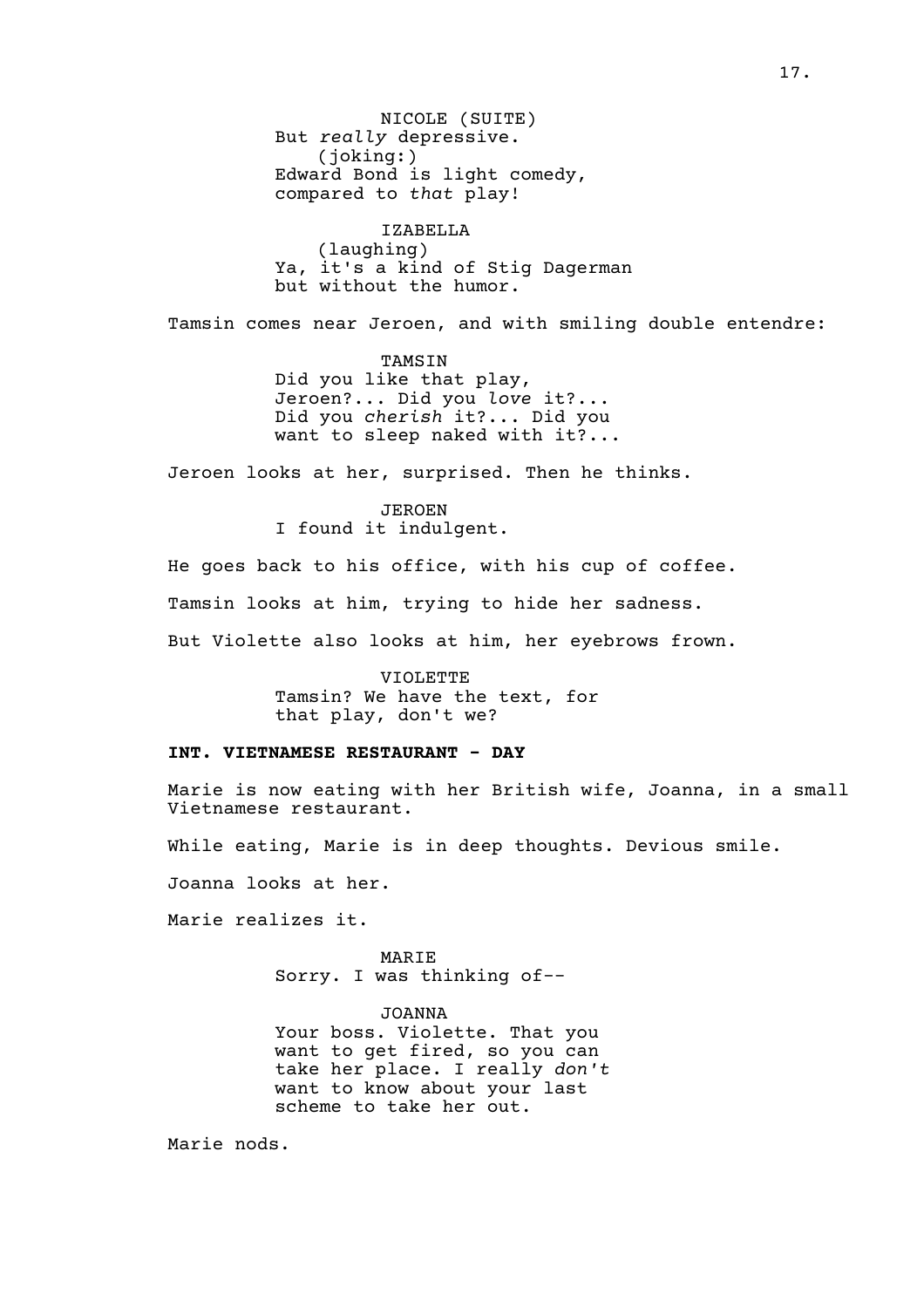They eat in silence, for a few seconds.

Suddenly:

JOANNA Now, I'm curious. What *is* your latest devious terrible horrible scheme?

Marie smiles.

MARIE ETO, and especially Violette, they treat amateur actors and professional actors very differently.

JOANNA (shocked) Why?

#### MARIE

Amateur actors and the professional actors *are* very different species... But what if she makes a mistake? What if she treats a professional actor as an amateur one?...

Again: devious smile.

#### **INT. ETO (TAMSIN'S OFFICE) - DAY**

The Photographer is seated, with bloody cotton out of his nose and a few bandages on the face.

Tamsin gives him a few documents.

TAMSIN (very gentle) ...And here is your contract, for the next shooting.

PHOTOGRAPHER Thank you.

He stands up.

TAMSIN And I'm really sorry about the...

She indicates his nose.

PHOTOGRAPHER I've worked in seven war zones. I had to come to your office to have my first injury.

He walks toward the door...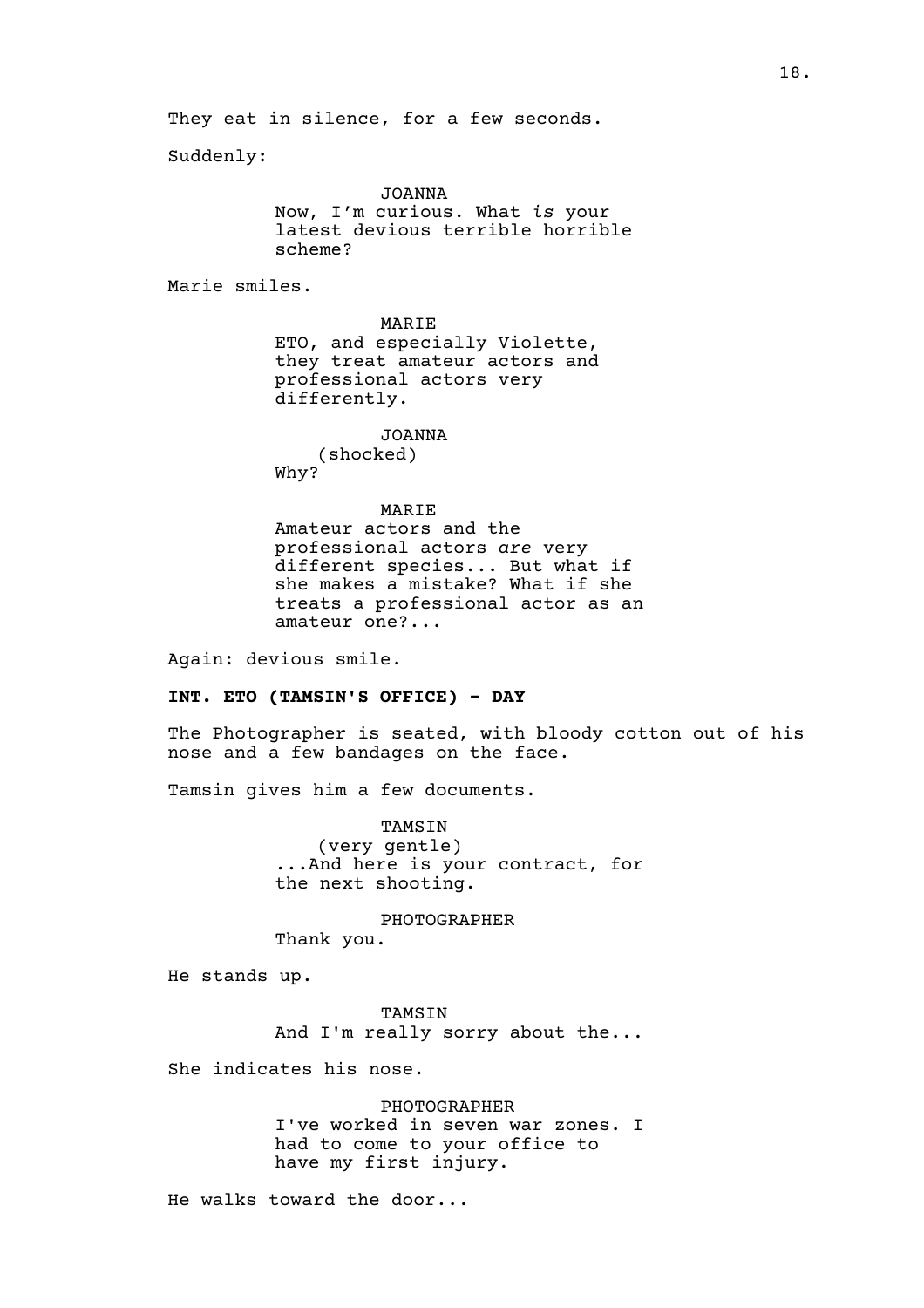TAMSIN Do you do portraits?

The Photographer stops.

PHOTOGRAPHER

Sometimes.

TAMSIN Would you take a photograph of me?

The Photographer looks at her.

TAMSIN I've married a man, a Dutchman, so I can stay here -- Brexit and all that shit. But he doesn't *see*

me. I want him to *see* me.

The Photographer doesn't know how to react to *that*.

Tamsin runs to the door of her office. She locks the door. She turns to the Photographer. She quickly undresses.

The Photographer is flabbergasted.

Tamsin is now naked. (We film her from the shoulders up.)

She spreads her hands and closes her eyes:

#### TAMSIN

Take pictures of me!

The Photographer looks all over the office, to avoid the sight of this naked young woman.

> PHOTOGRAPHER But... Hum... The light...

Tamsin goes to the other side of the office:

#### TAMSIN Here it's better?

The Photographer still doesn't know how to answer.

Noise at the door! Somebody is trying to enter in Tamsin's office.

> IZABELLA'S VOICE Tamsin? Why is your door closed?

> TAMSIN DON'T COME IN! I'M NAKED! WITH A MAN!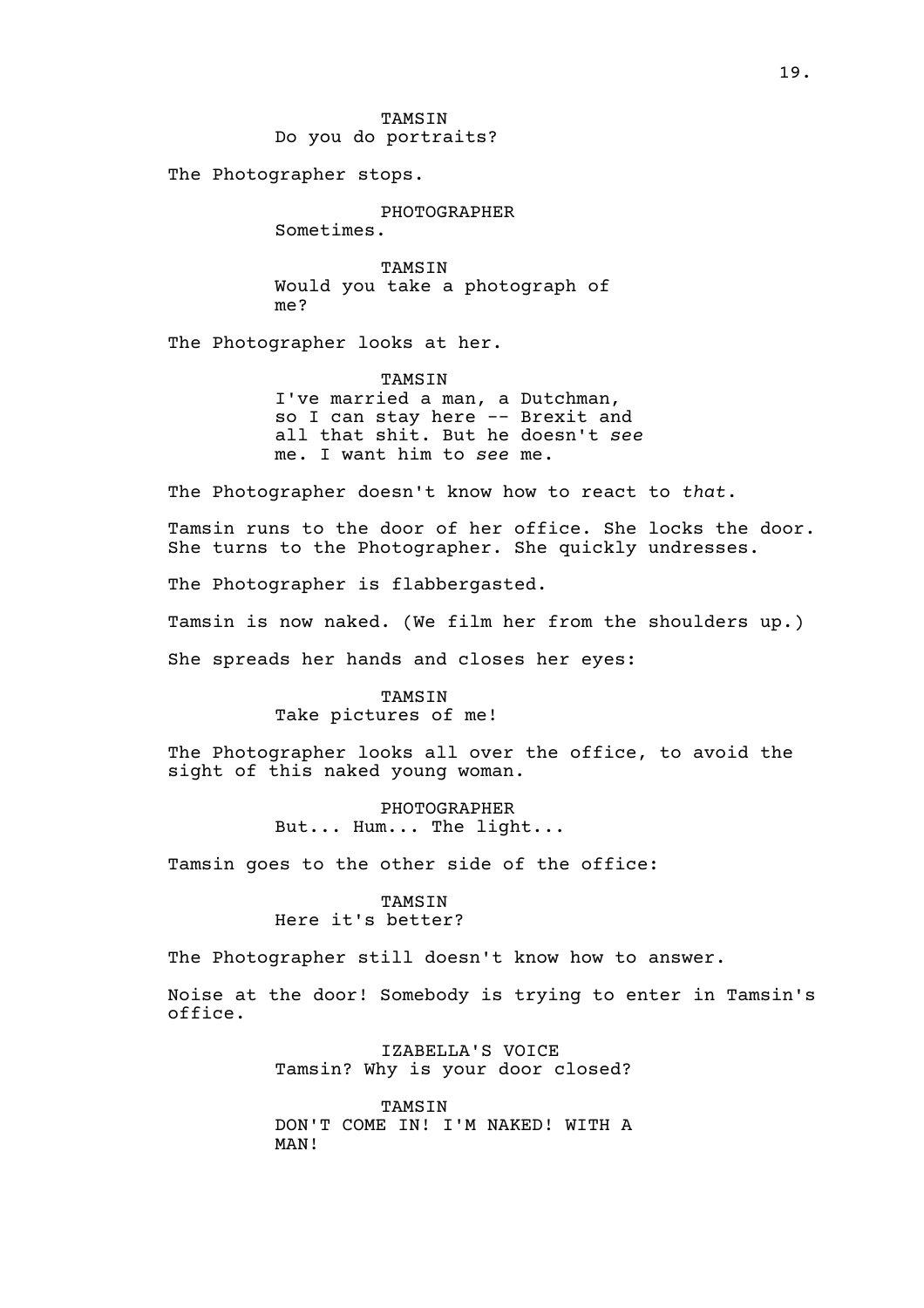IZABELLA'S VOICE ARE YOU IN TROUBLE?

TAMSIN

NO, I--

IZABELLA'S VOICE

## **I'M ARRIVING!**

Izabella (the Polish PR person) breaks down the door (which is pretty light).

She takes a quick look at Tamsin naked, at the Photographer.

Quick boxing karate attacking posture! A shout : Izabella punches the Photographer on the face!

**TAMSIN** 

NO!

#### **INT. ETO (VIOLETTE'S OFFICE) - DAY**

Violette was reading a printed text. Marie has entered her office.

Violette is surprised:

VIOLETTE ...A separate room for *one* actress? In a *student* play?

MARIE A *high school* play.

Beat.

VIOLETTE (not very worried by it) Tell them no.

MARIE (big smile) OK.

Marie goes out of Violette's office. Victorious.

Violette carries on reading:

A theater play, in Dutch.

#### **INT. ETO (SECOND FLOOR CORRIDOR) - DAY**

Violette walks in the corridor. Smiling and decided.

She holds the Dutch play under her arm.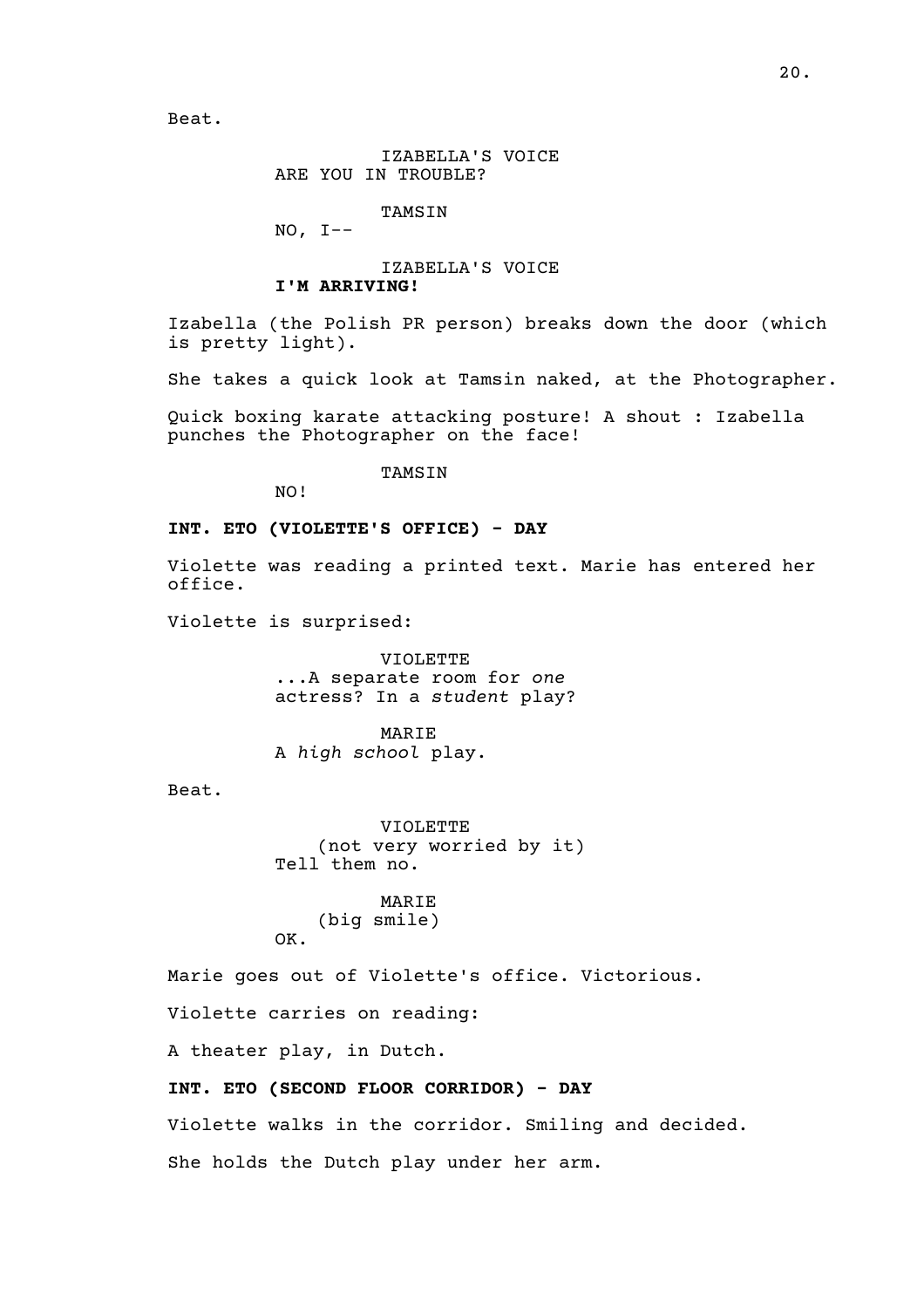From the stairs below, very discreet: Reinhart (the spy) looks at her. He has now a nunchaku in his hands. You feel that he knows how to use it...

## **INT. ETO (NICOLE AND JEROEN'S OFFICE) - DAY**

Violette is now facing Jeroen (the handsome Dutch). She's holding the text of the Dutch play. Jeroen is seated in front of her. (Nicole, the Italian accountant, is not currently in the office.)

> VIOLETTE (subtitled Flemish) *I wasn't at the Dutch play, yesterday. It's my week with the kids. But I read it today.*

Jeroen looks at her but doesn't utter a word.

VIOLETTE *You are* that *Jeroen Dekeyzer?*

He doesn't answer.

VIOLETTE (showing the text) You *wrote it, didn't you?*

He doesn't answer.

VIOLETTE (big smile) *You're fired.*

JEROEN (stands up, and in subtitled Dutch:) *What? Why? What did I do?*

VIOLETTE *You're the most brilliant living writer I have ever encountered. You have no business working in this place. You should be* just *writing.*

She's smiling but she's almost in tears. She walks out of Jeroen's office.

Jeroen stays surprised.

#### **INT. ETO (MARIE'S OFFICE) - DAY**

Marie is in her own office: another Skype conversation with the Luxembourgish Administrative Employee.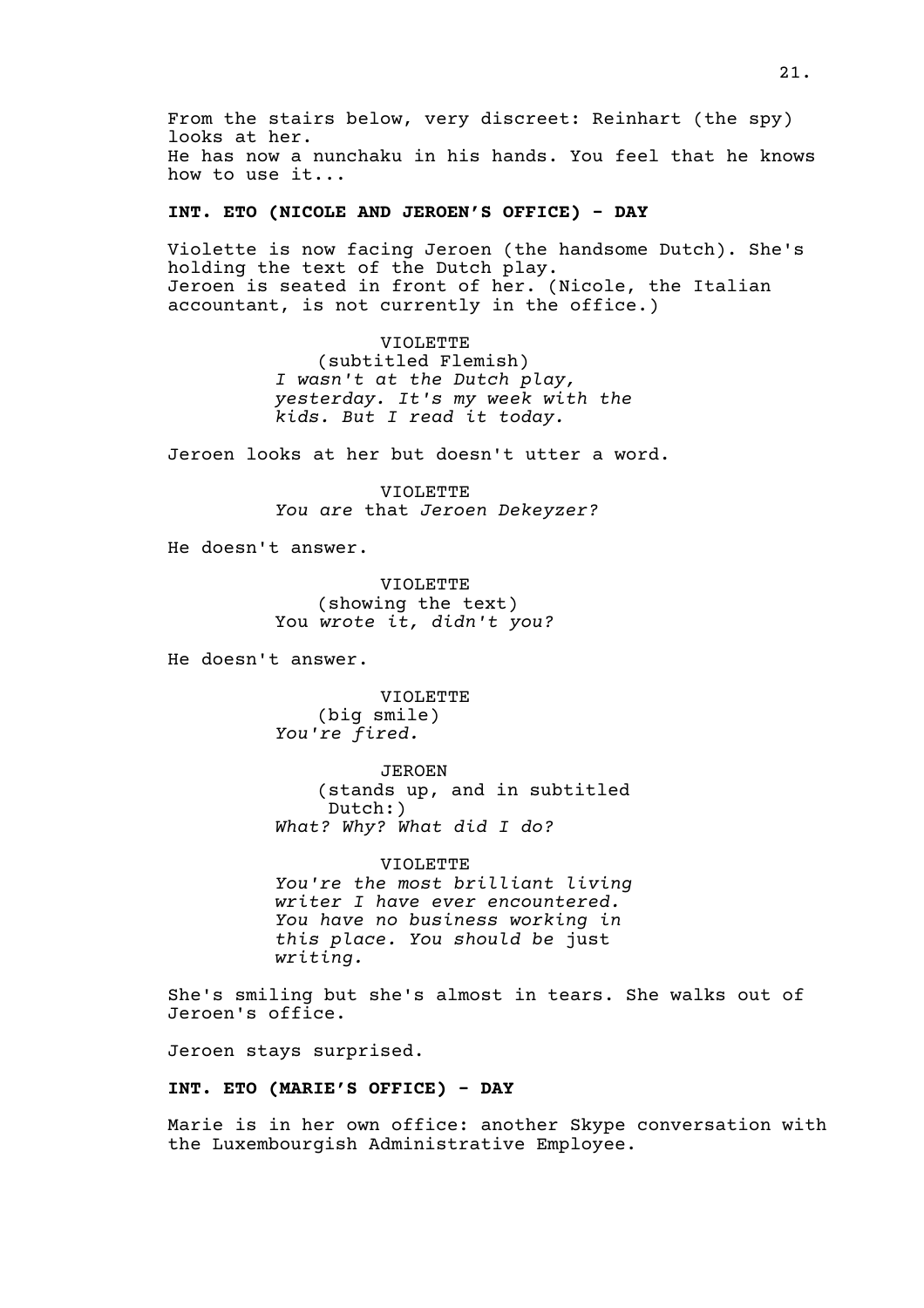LUXEMBOURGISH ADMINISTRATIVE EMPLOYEE ...But did you had explained (sic) that our actress is a famous--

MARIE (gentle smile) I explained her everything. She has refused.

On the computer screen, the Luxembourgish Administrative Employee is disappointed. But he doesn't know what to say...

> LUXEMBOURGISH ADMINISTRATIVE EMPLOYEE I'll call you back.

#### **INT. ETO (FIRST FLOOR) - DAY**

Izabella (the Polish PR) is running, worried, with a first aid box.

Sitting on the cupboard, very discreet, but with an AK 47 on his lap: Reinhart (the spy) is observing her.

**INT. ETO (TAMSIN'S OFFICE) - DAY**

Now the photographer has new bandages on his nose and a black eye. Tamsin (the English secretary) has put her clothes back on.

The Photographer walks to the office's.

IZABELLA (apologetic) Again, I'm sorry, and--

The Photographer goes out of the office door without a word or a glance to the two women.

The two women look at the door, feeling quilty.

Izabella turns to Tamsin.

IZABELLA You have a *big, big* problem.

TAMSIN

I know.

IZABELLA You fell in love with your, your, your -- with your *husband*!...

TAMSIN Well, it's--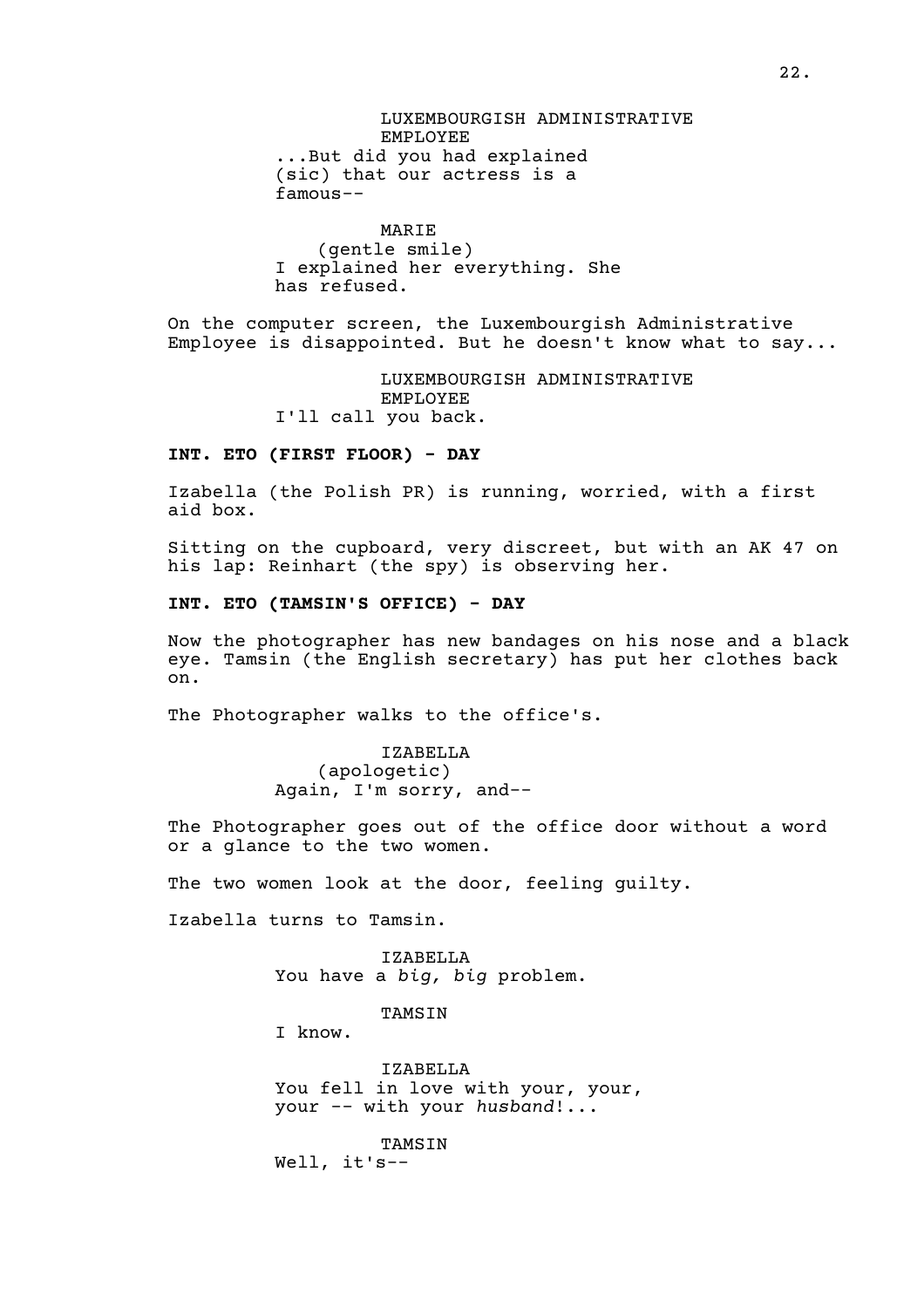IZABELLA The same thing happened to me, with *two* Brazilian guys, one a stripper, the other one a flamethrower - no, two Brazilian guys *and* one Islandic woman -- it was in Mykonos, and I -- no, in Patmos -- or Detroit -- or -that kind of love is like a rogue missile. It flies, flies, but nobody knows when and where it will explode! But it *will* explode, Tamsin. And there will be casualties. (Beat.) Boum, Tamsin. Boum.

Before Tamsin can add a word, Izabella goes out of the office.

Tamsin sits on her chair. Sad.

**INT. ETO (VIOLETTE'S OFFICE) - DAY**

Violette (the boss of ETO) closes her door.

She switches off her phone.

She sits on her chair, leans back, closes her eyes: she's going to take a nap.

Nicole (the Italian transgender accountant) storms in Violette's office!

Violette opens her eyes, straightens up on her seat.

NICOLE You *can't* fire him!

VIOLETTE You're talking about Jeroen? His writing is--

NICOLE

He's our legal adviser! And he oversees the accounting! And he's specialized in European financial law! This place can't be run without him!

VIOLETTE I thought that he was *only* hired because of his looks...

NICOLE That's sexist!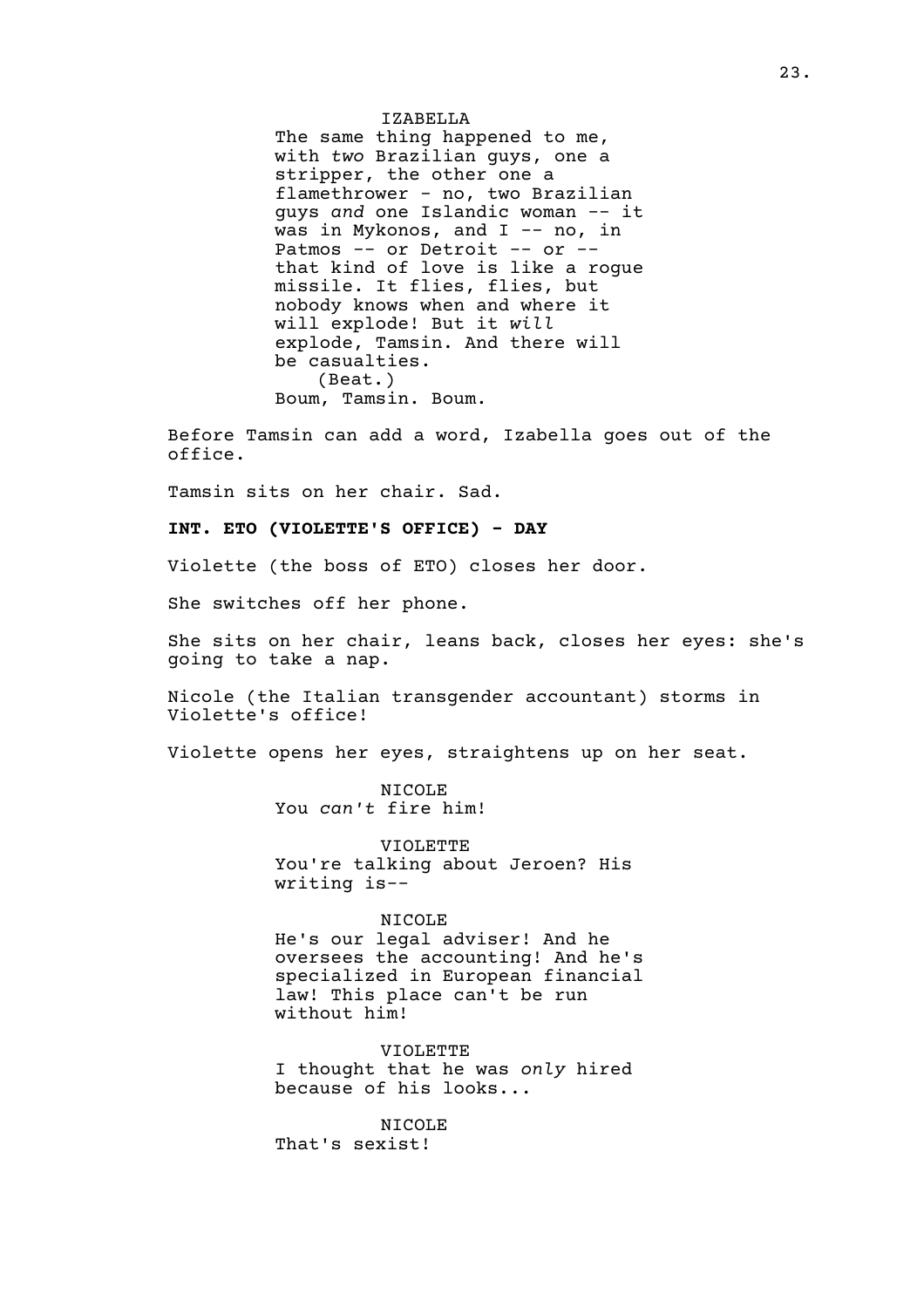VIOLETTE A bit, yes... He's a great writer. He shouldn't--

Nicole storms out, furious. She slams the door behind her.

Violette looks at the door.

#### **EXT. ETO (CORRIDOR SECOND FLOOR) - DAY**

Nicole walks away of Violette's office.

She stumbles on a very worried Tamsin (the English secretary). Tamsin is holding a small box of medicine in front of her, as if it was a deadly weapon.

> TAMSIN If they fire Jeroen, I'll kill myself!

Nicole looks at the box.

NICOLE It's food supplements. If you OD on that, you could really have a mild diarrhea... (She puts a hand on Tamsin's shoulder) Don't worry for Jeroen. I am on it.

#### **INT. ETO (STAGE) - DAY**

Rehearsals of the Greek play:

One of the actors gives a tragic and muffled monologue, with big theatrical gestures.

Errikos (the Greek director) is sitting on the front row. He looks at the actor with tears in his eyes and trembling lower lip. He mumbles the text at the same time as the actor.

Hidden in the shadow of a set piece, Reinhart (the spy) looks at Errikos (with a a grenade in his hands, ready to be unpinned).

The actor raises his left hand!

Errikos raises his left hand!

The actor curl up, as if tragically wounded by a deep inner turmoil !...

Errikos curls up !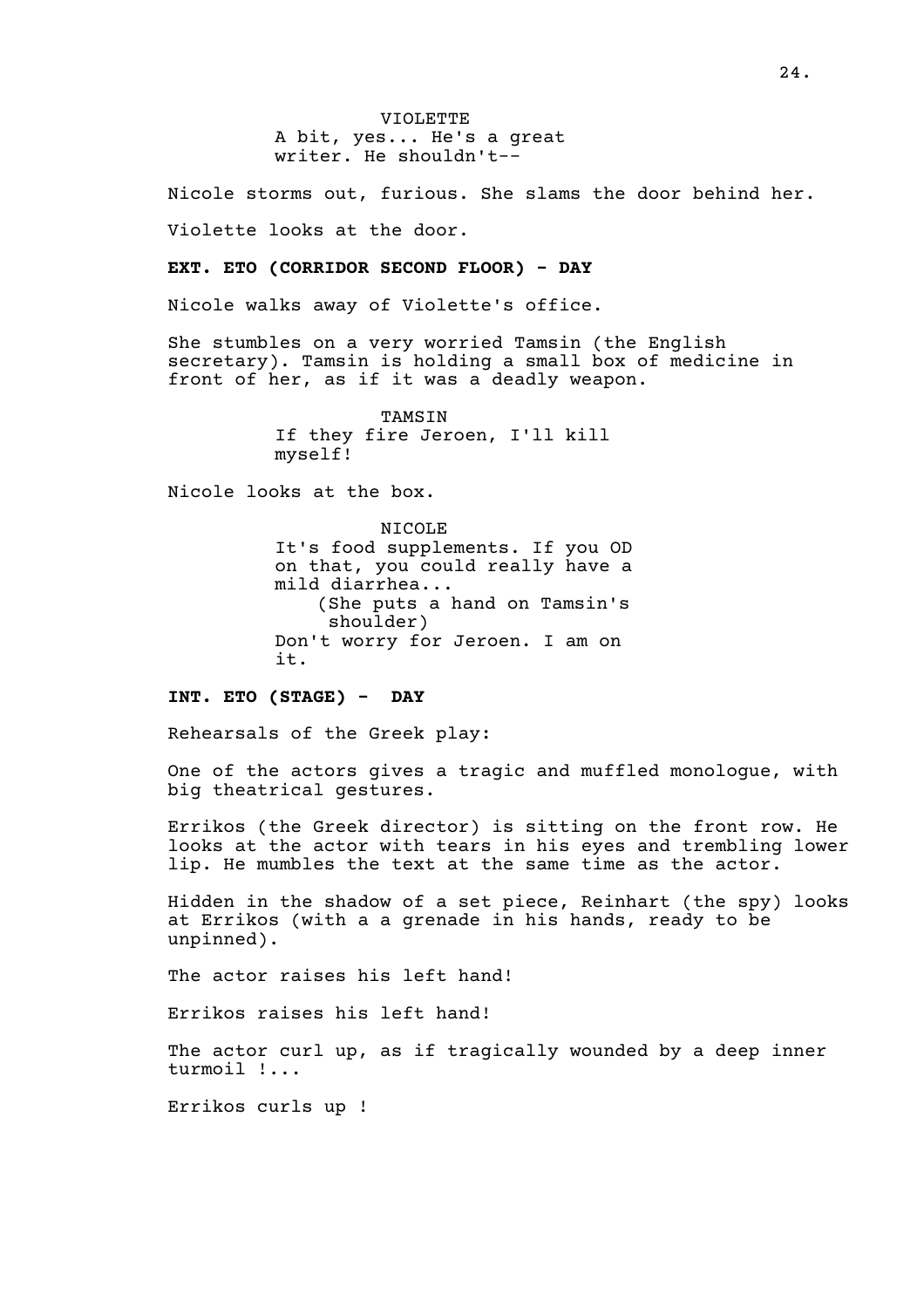#### **INT. ETO (MARIE'S OFFICE) - DAY**

Marie (ETO's number 2), in her own office: another Skype conversation with the Luxembourgish Administrative Employee:

> LUXEMBOURGISH ADMINISTRATIVE EMPLOYEE ... I really have to insist.

MARIE (diplomatic smile) I'll see what I can do. But I can't do much.

#### **INT. ETO (VIOLETTE'S OFFICE) - DAY**

Violette (ETO's boss), behind her office, frowning, looks at Marie who's standing in front of her:

VIOLETTE

No.

## **INT. ETO (MARIE'S OFFICE) - DAY**

Marie is back on Skype with the Luxembourgish Administrative Employee:

> MARIE She said no. She's my boss. She makes the decisions.

The Luxembourgish Administrative Employee is annoyed.

#### **INT. ETO (LOBBY) - DAY**

Izabella (the Polish PR) comes into the building, carrying a box of freshly printed leaflets.

> NICOLE (worried) Izabella?

Nicole (the Italian accountant) walks fast toward her.

NICOLE Have you seen Jeroen? He just has been fired by Violette.

IZABELLA Why would she do that?

NICOLE He's not in our office; he's not in the building. You know how he is sensitive and *tutti quanti*. I'm afraid.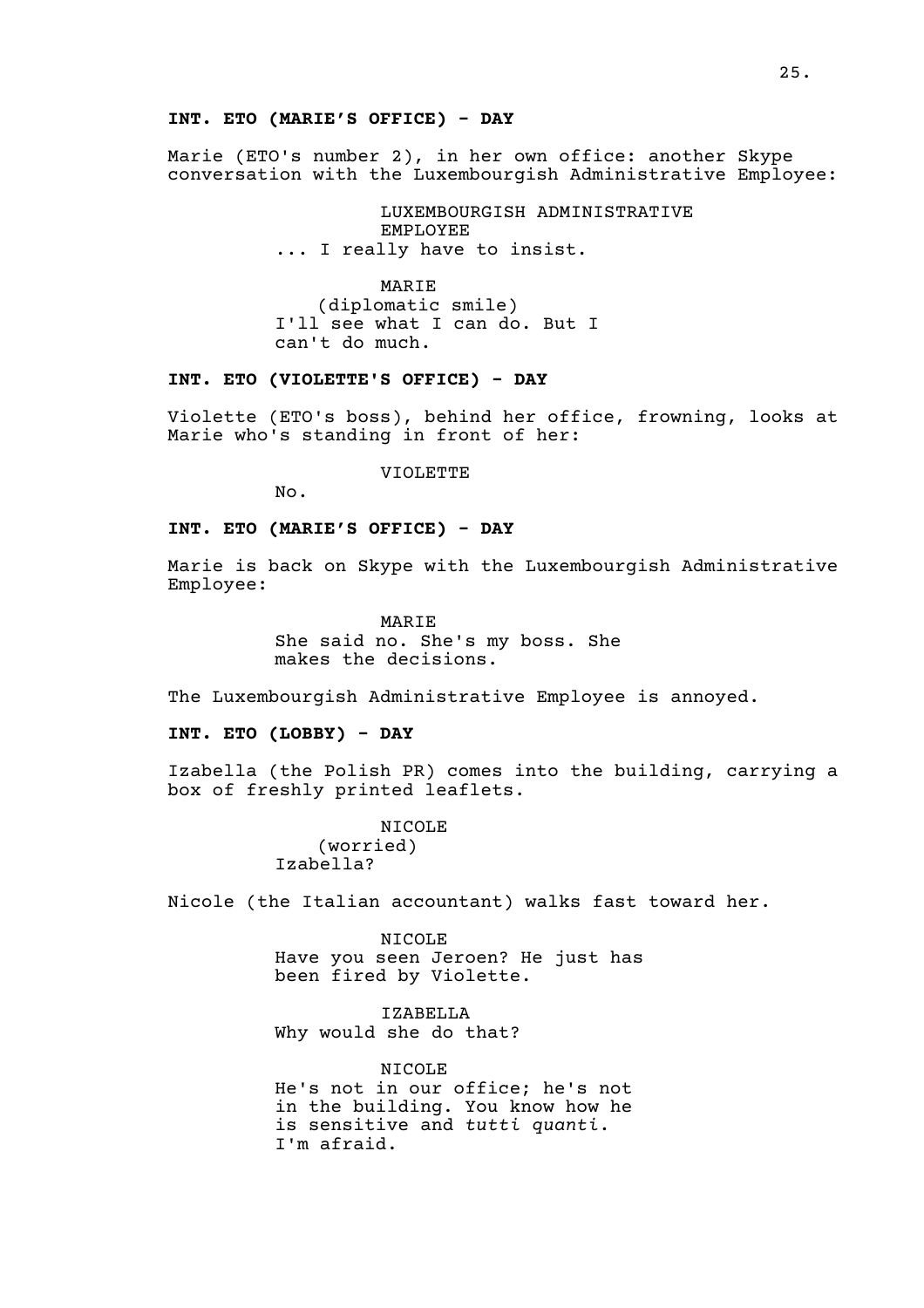IZABELLA Afraid of what? That he could do something terrible? To himself? (gives the box to Nicole) I'll find him!

Nicole makes a face: how?

IZABELLA

(takes out her phone) You remember, two months ago, the Hungarian dance group? When I couldn't find you, and Violette, and the technicians? I put a localizing app on all your phones.

NICOLE That's illegal!

IZABELLA (big smile) *Very* illegal. But *very* practical.

She types on her phone, while going out of the building:

IZABELLA I'll find Jeroen for you.

#### **EXT. STREET - BRIDGE OVER TRAIN TRACKS - DAY**

Izabella walks fast, in a remote street, her phone at her right hand. She follows its directions.

She turns in an adjacent street.

After two steps, she stops:

She sees Jeroen:

He's on a small bridge, over train tracks.

Izabella panics: She runs toward Jeroen !...

#### **ACT 3**

## **EXT. BRIDGE OVER TRAIN TRACKS - DAY**

Izabella runs on the bridge.

She grabs Jeroen from the back, by the shoulders.

Jeroen turns to her, startled.

IZABELLA Don't do it!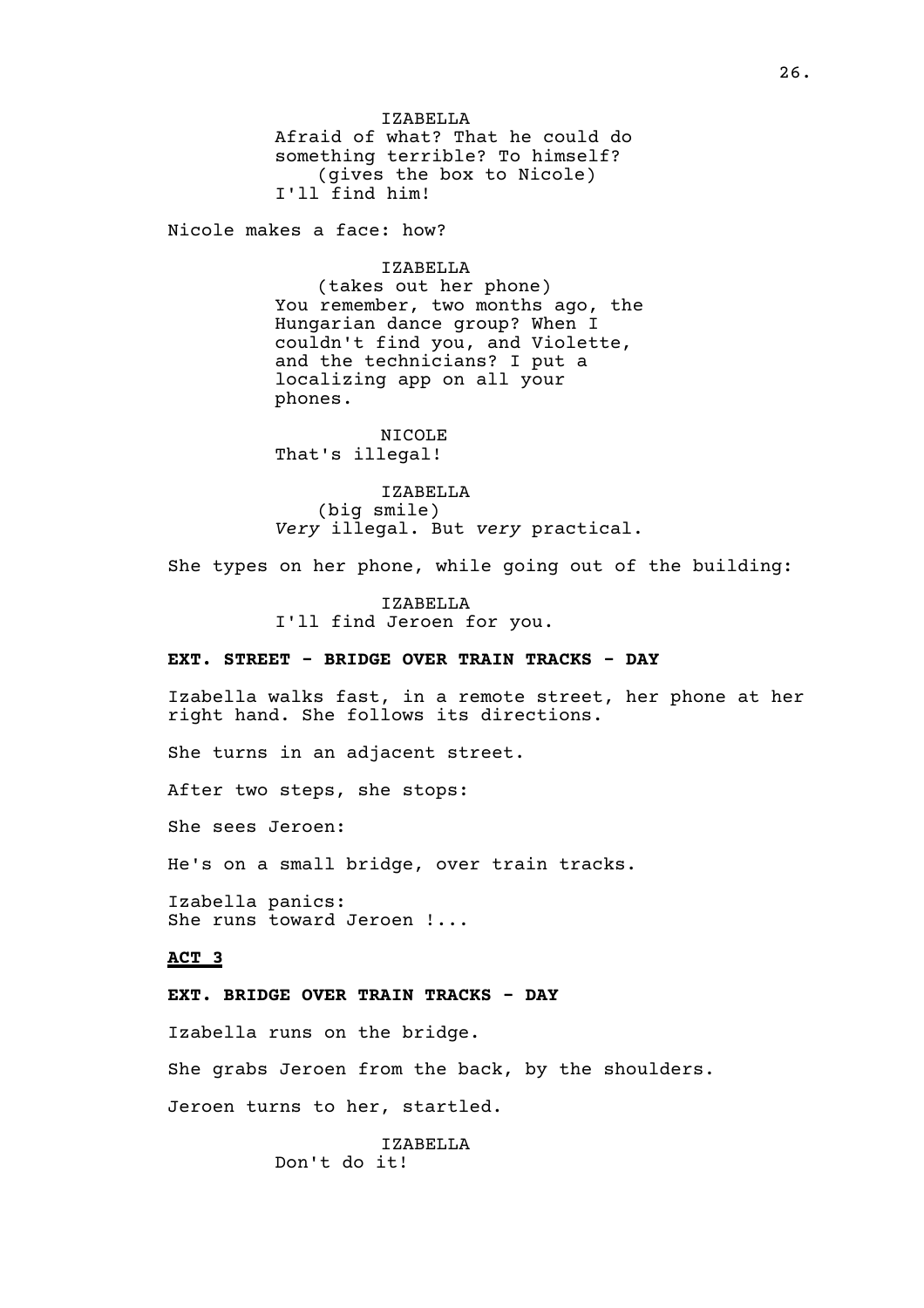JEROEN

Do what?

IZABELLA There are other solutions!

JEROEN

For what?

She looks at him.

He seems totally calm. He has a half-eaten sandwich in the left hand, a polyester cup of coffee in his right hound.

She releases him.

IZABELLA What are you doing here?

JEROEN It's my lunch break.

IZABELLA On a *bridge*?

JEROEN Yes!... The trains!...

Izabella hesitates.

IZABELLA Violette has fired you...

Jeroen nods but doesn't seem worried:

JEROEN Every two weeks, I get a phone call or an email from some organization or company, trying to hire me. I can easily find work somewhere else.

Izabella hesitates again.

IZABELLA (cautious) So you're not--

JEROEN

Wait!

He raises his finger, smiling.

A sound of a train arriving.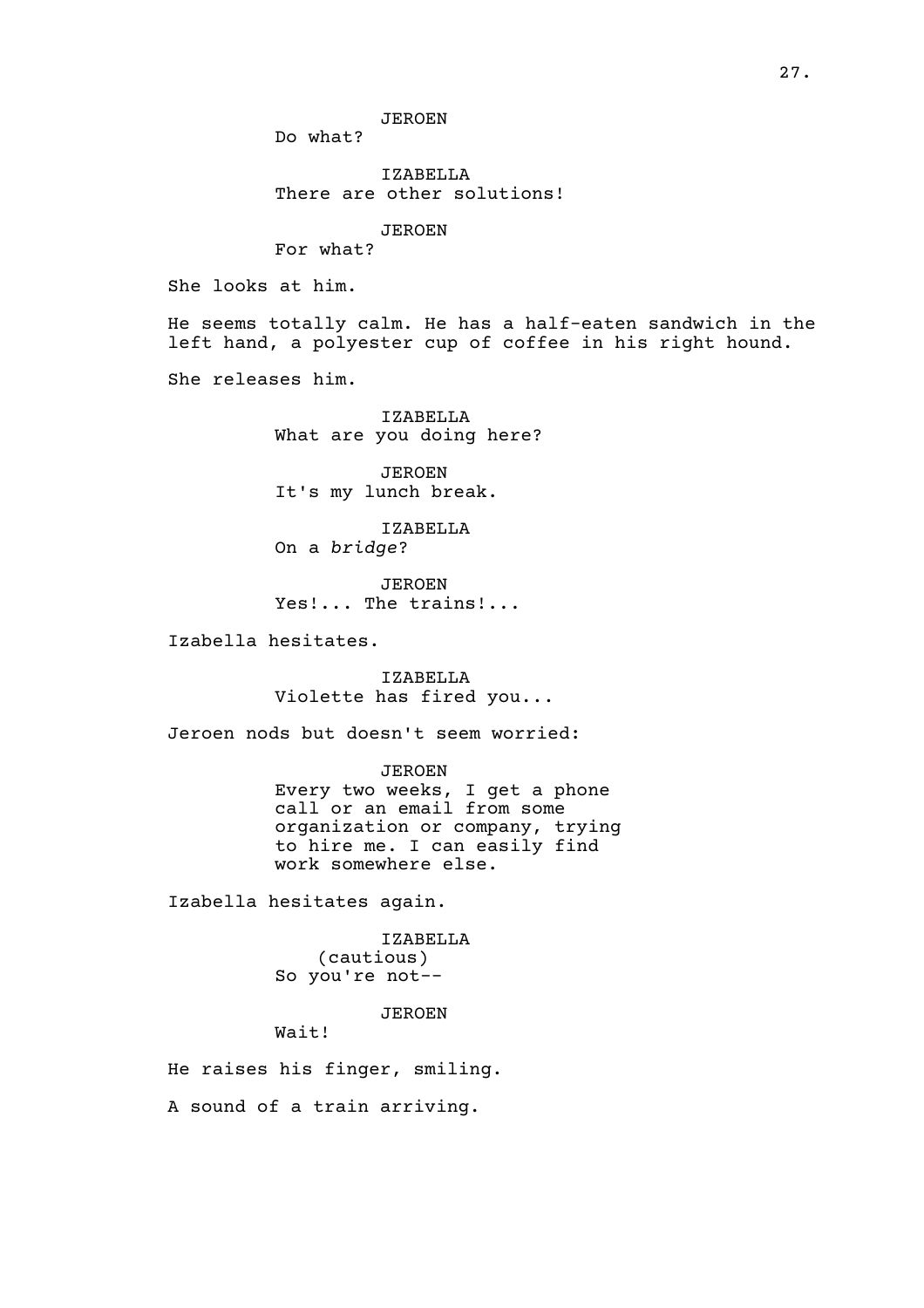JEROEN

(fast) It's a [*model of a train, followed by a long and thorough technical description of it*].

Jeroen has to scream the end of his enthusiastic sentences:

The train passes under the bridge.

He looks at it with pleasure, while eating his sandwich and drinking coffee.

#### **INT. ETO (STAGE) - NIGHT**

Seen from the back of the seats: It's the end of rehearsals for this day. On the stage, Claudia and Yegor, the two technicians of ETO, are saluting Errikos and the actor before leaving.

The last row of seats, in the darkness. We approach it... And we see that in fact Reinhart (the spy) is seated on one of the seats. He's observing the stage, an RPG calmly and naturally set on his shoulder.

Only when the technicians have walked out of the stage, the actors take off their masks. But they are turning their backs to us.

Reverse shot on the seats : Empty. Reinhart ande his RPG have disappeared.

#### **INT. CAFE - NIGHT**

A crowded cafe. The two ETO technicians, Yegor and Claudia, are drinking beers after work.

Yegor is thinking.

YEGOR (in perfect English!) One day, they'll discover the truth.

CLAUDIA (also in perfect English!) We've managed so far.

YEGOR They are going to be furious when--

#### CLAUDIA

Until then, our work will be *much* easier, if they think *you* don't speak good English and that *I* don't speak it at all. Let's not change a winner team.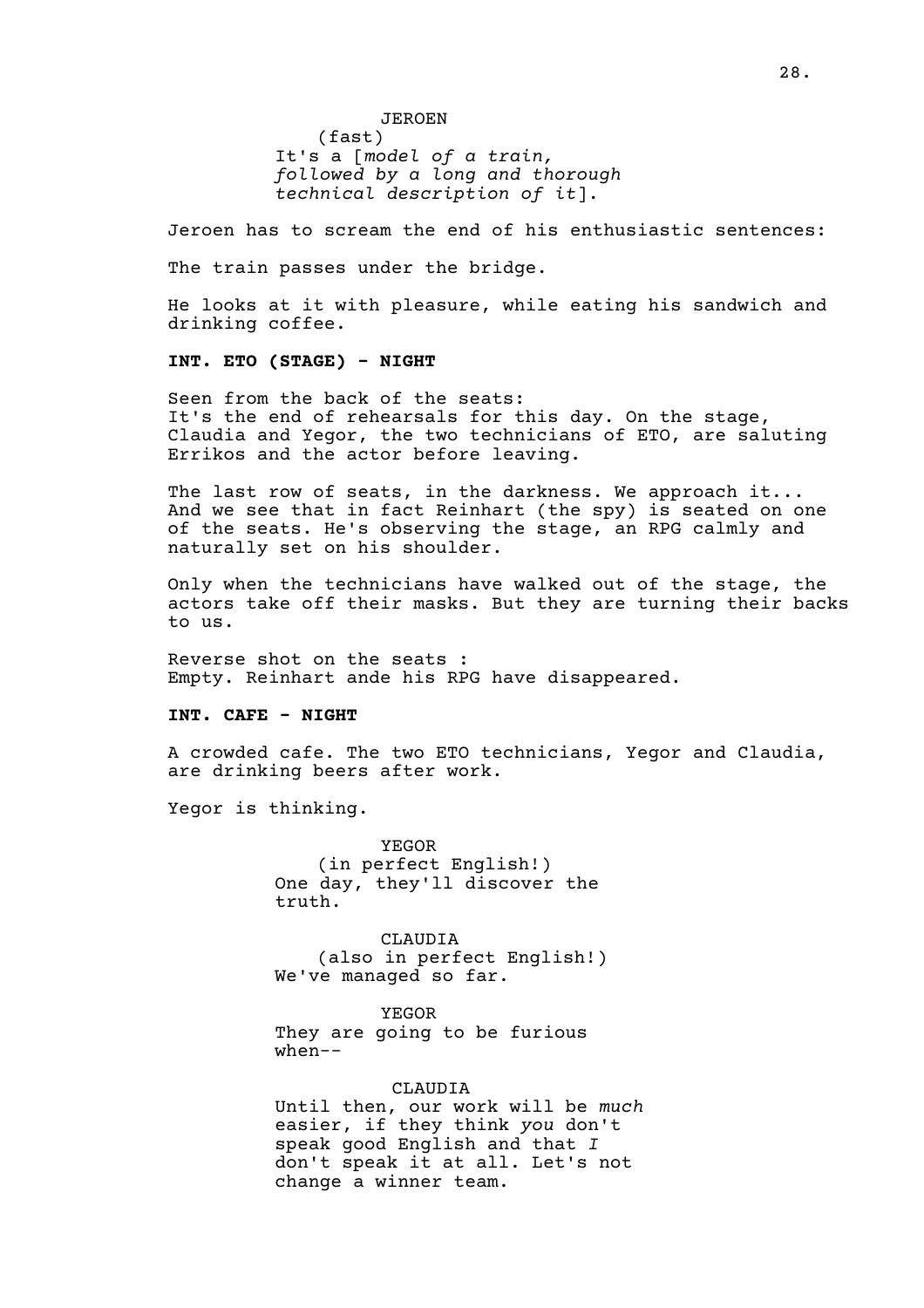#### YEGOR

Ya...

They carry on drinking their beers.

#### **EXT./INT. STREET / VIOLETTE'S CAR**

Violette walks in the street, to her car.

She enters in it, puts the seat belt on... She startles:

Reinhart (the spy) is seated next to her!

REINHART You haven't seen me. I'm not here. OK?

Beat.

## REINHART

I have sent my report to my bosses. I told them: you're doing fine work, here.

VIOLETTE I don't do anything!

REINHART Exactly. Very impressive. When all this is finished, I'm thinking about asking you out.

VIOLETTE Aren't you a bit young for me?

REINHART If you were a man and me a woman, you wouldn't--

VIOLETTE I have three kids.

REINHART

I know that.

VIOLETTE I'm married -- I *was* married.

REINHART I also know that.

VIOLETTE I'm trying to win him back. My husband.

REINHART *That*, I didn't know... Maybe, in the future, I'll try again. (A SUIVRE)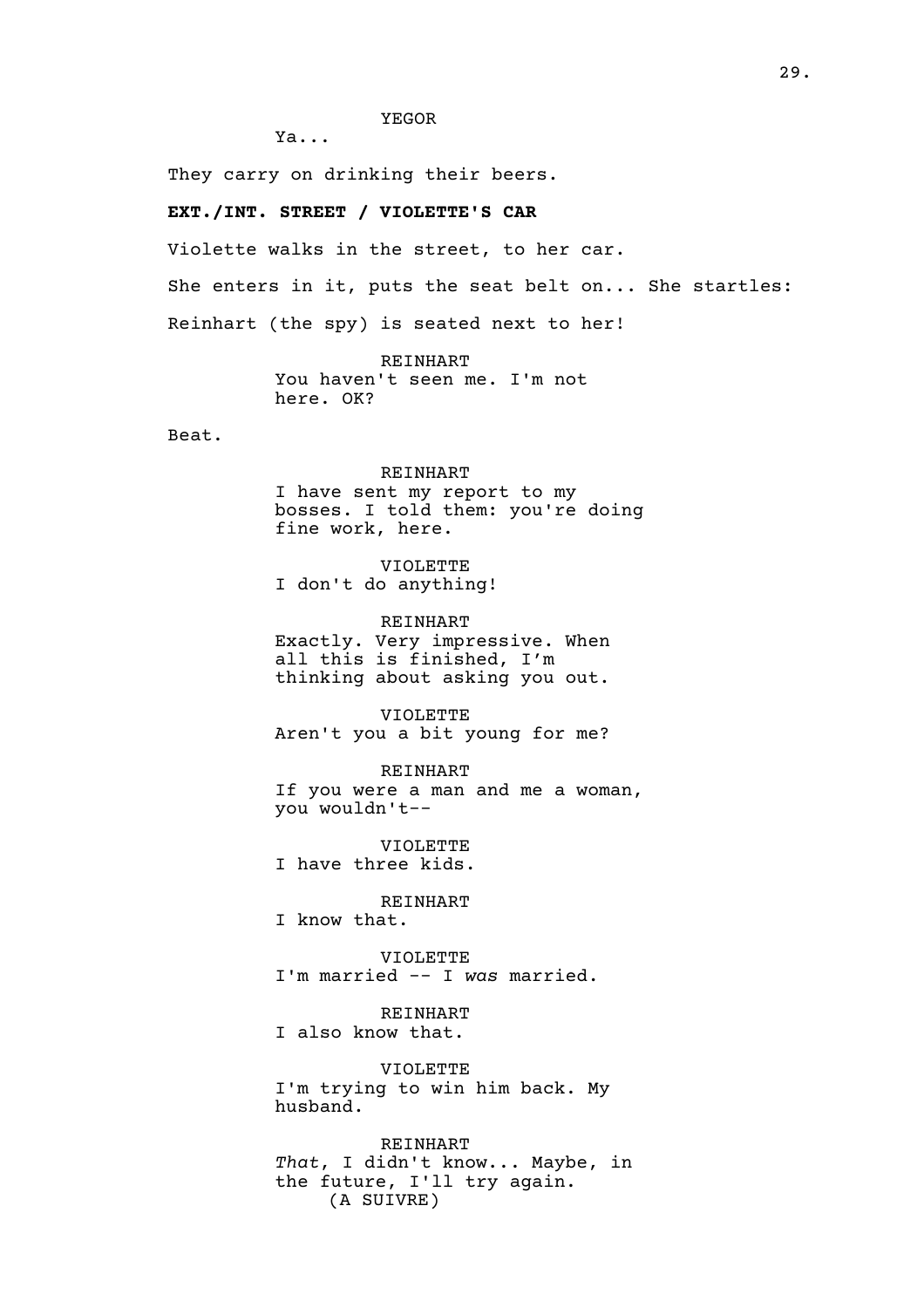REINHART (SUITE) But, for security reasons, you may not recognize me: I may be in disguise. Older, younger. Black. Even a woman.

VIOLETTE You're serious?

## REINHART

No, I'm not.

She laughs and looks away. She turns back to him...

He has disappeared!

Violette smiles. She switches on the ignition.

**EXT. BRUSSELS - MORNING**

A view of Brussels, during sunrise.

**INT. JEROEN'S APARTMENT - DAY**

Jeroen's small Spartan apartment.

Long door ring.

Dragging his feet, Jeroen, in a worn-out t-shirt and sweatpants, walks to the intercom next to the entrance door. He picks up the handset.

> JEROEN (tired voice) Yes...

VOICE NICOLE ON THE INTERCOM You should be at work already!

JEROEN I'm fired.

VOICE NICOLE ON THE INTERCOM No, you're not!

#### **INT. ETO (VIOLETTE'S OFFICE) - DAY**

Marie and Violette are looking at a big board, with colored lines: the planning of ETO.

Silence. Both of the women are frowning. Suddenly, very fast:

MARIE (shows one of the lines) If we put that here--

VIOLETTE No. The--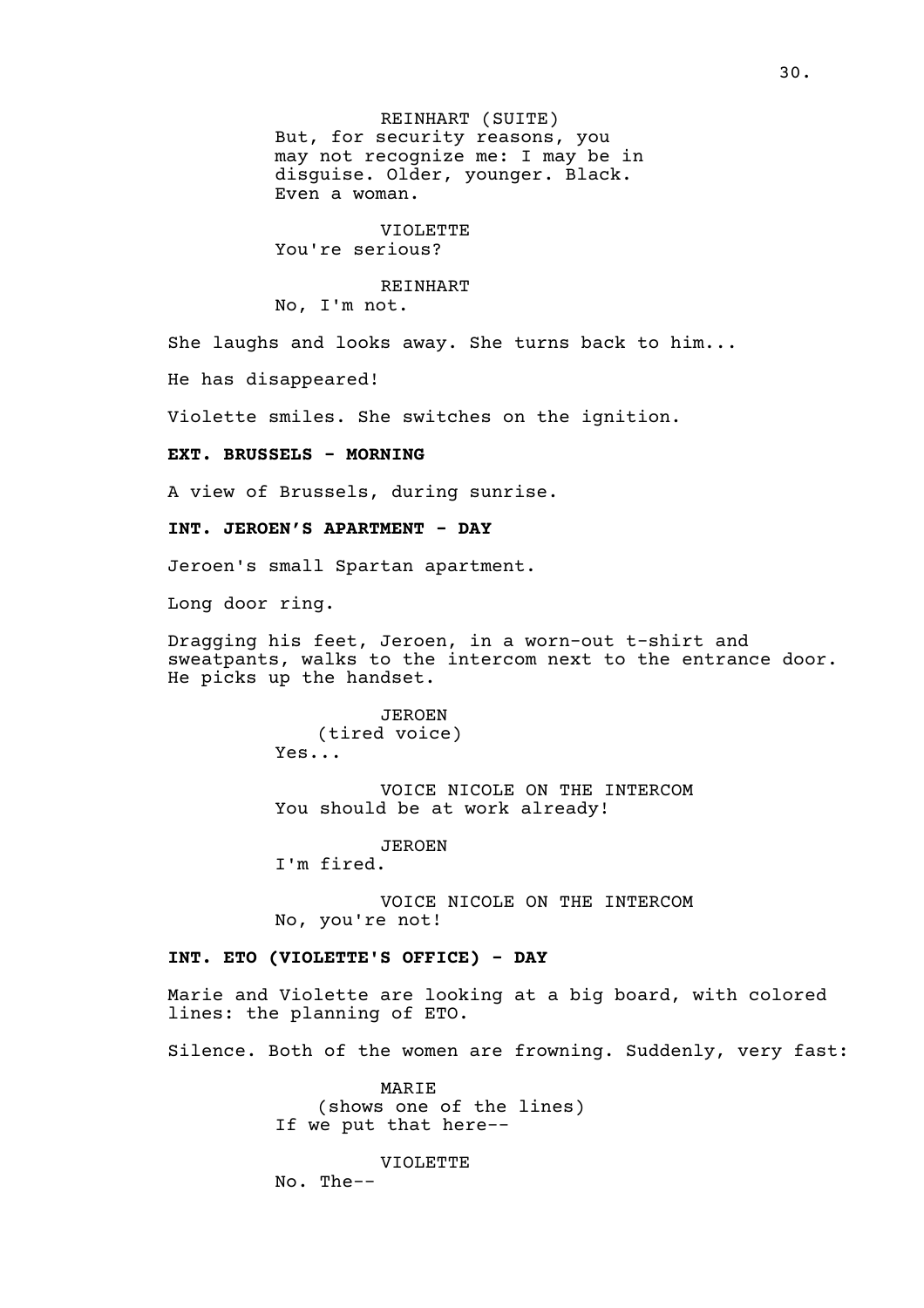MARIE Oh, yes. VIOLETTE But the-- MARIE No. The-- VIOLETTE Oh yes. MARIE But if-- VIOLETTE No. The-- MARIE Oh yes.

They resume their frowned silence thinking...

Tamsin (the English secretary) barges in:

TAMSIN There is a woman -- an angry woman -- who wants to --

She stops:

WOMAN SHOUTS, coming from the lobby!

Marie hides her smile.

**INT. ETO (LOBBY) - DAY**

Marie and Violette go fast down the stairs, followed by Tamsin.

They stop:

IRIS (a 62-year-old stern German actress) is screaming at Izabella (the Polish PR), who answers with just a frozen smile:

> IRIS ...39 YEARS OF CAREER IN THE THEATER, AND THE CINEMA, AND THE TV! 39 YEARS! AND 12 INTERNATIONAL MID-SIZE AND LOW-SIZE FESTIVAL PRIZES! SO I *DEMAND*, YES, I *DEMAND*, TO SEE THE PERSON IN CHARGE OF ALL THIS --Violette darling? What are you doing here?

She looks at Violette with a sudden smile! She's suddenly really happy to see her.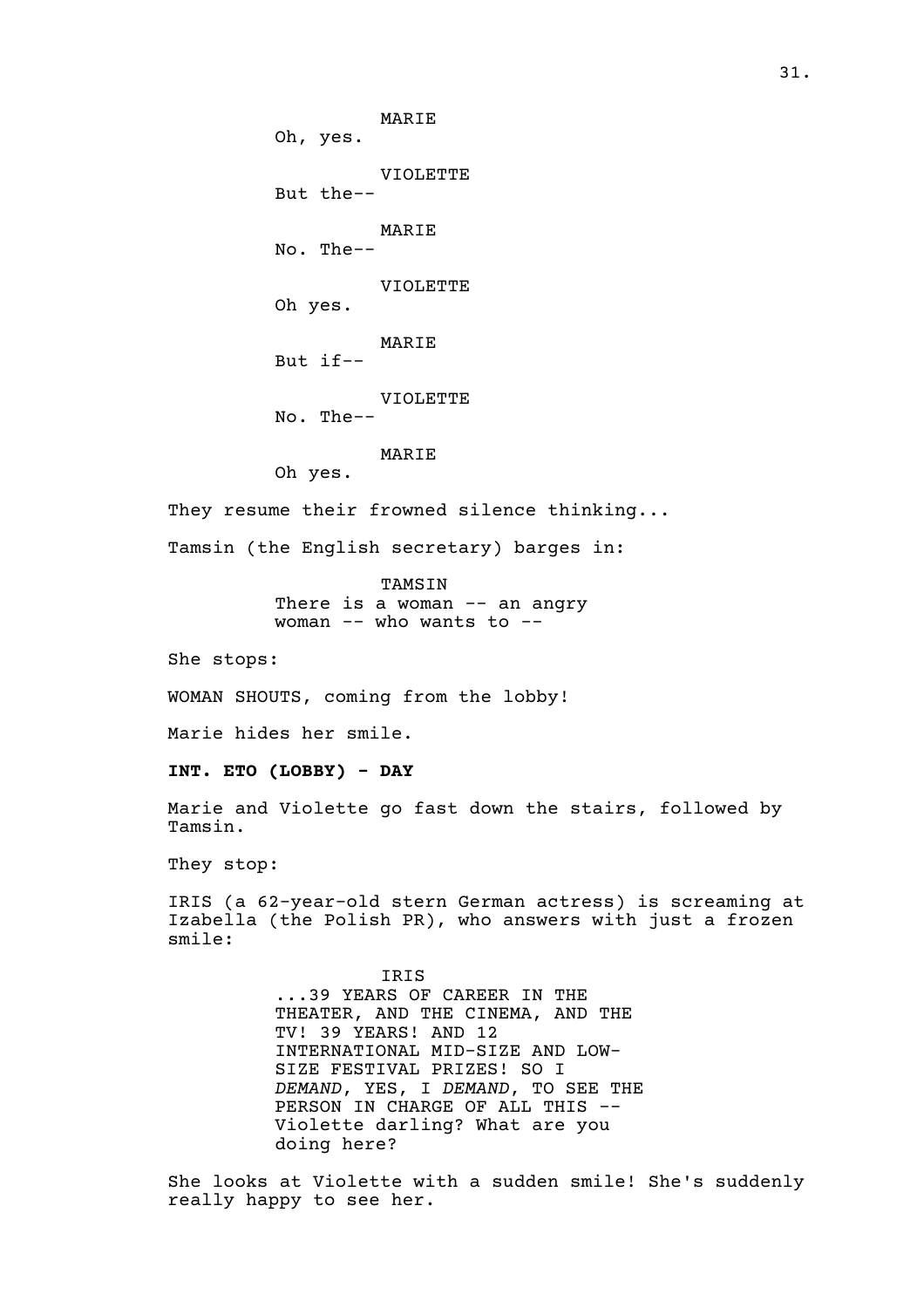VIOLETTE I *am* the person in charge of this place! So! What am I hearing? (false severity:) You're refusing to sleep in the same youth hostel room than three Luxembourgish teenager girls full of hormones?

Iris looks at her, surprised. She laughs.

VIOLETTE There is been a misunderstanding. My staff asked me: Iris Baümer, is she young? I said: Yes! So young! So young!

Iris laughs again. She approaches Violette and hugs her.

Marie tries to hide her discontent.

VIOLETTE So? Do you want a hotel room, or would you like to be my guest, at home?

IRIS I don't want to be a bother... A small, cozy hotel room, it will be fine...

#### **INT. ETO (STAIRS) - DAY**

Violette and Marie are climbing the stairs to the first floor.

> VIOLETTE (muffled voice, subtitled French:) *You didn't know she was* the *Iris Baümer*?

> MARIE *I don't know who is Iris Baümer.*

VIOLETTE *One of the biggest German stage actresses! I played with her on a British TV serie, a few years ago.*

MARIE *Why does she play in an amateur production?*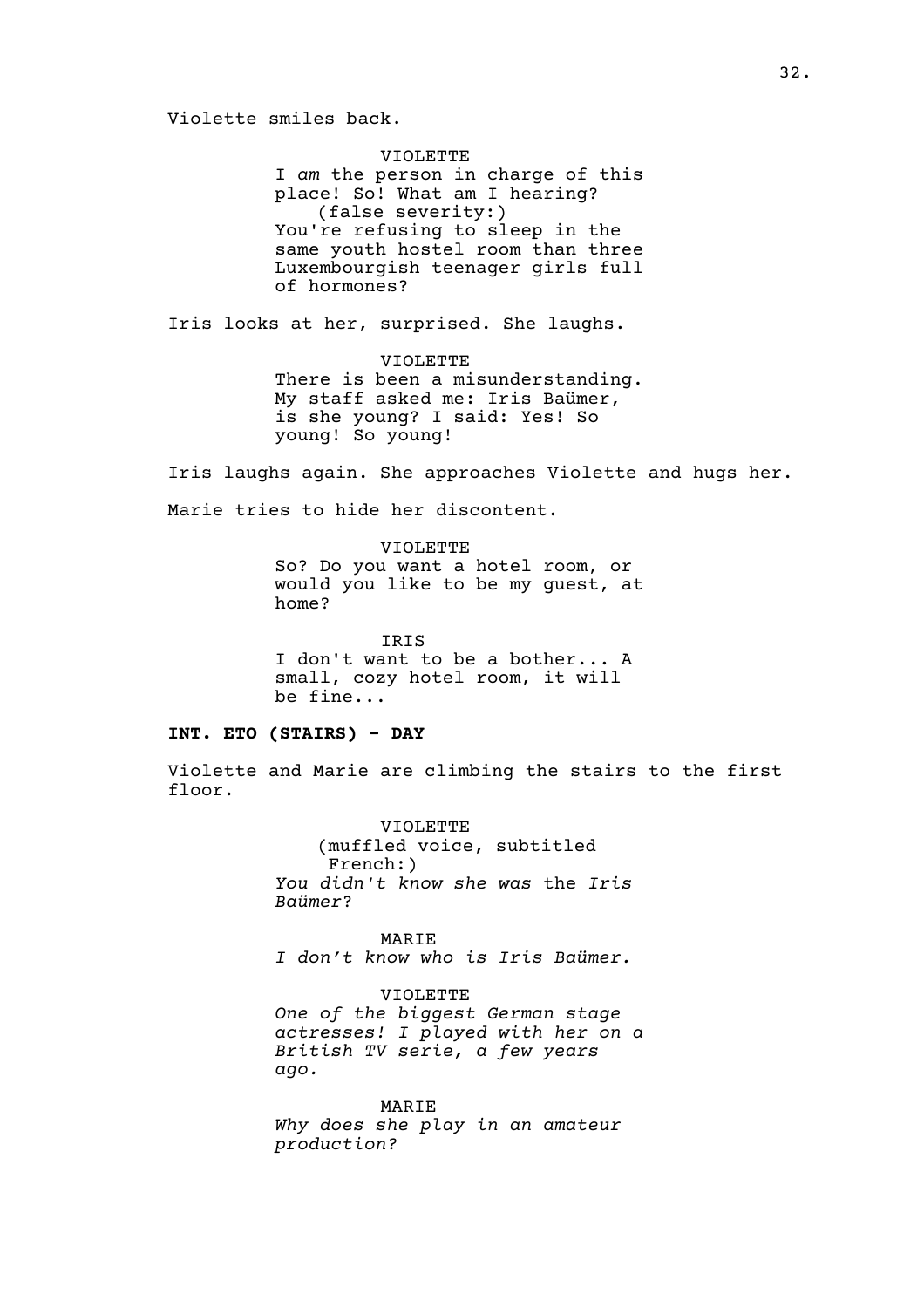Beat. Sound of them climbing the stairs.

VIOLETTE *She needs the money.*

Beat. Sound of them climbing the stairs.

VIOLETTE *The Luxembourgers pay very well.*

Beat. Sound of them climbing the stairs.

VIOLETTE *They have the bank. They have the money.*

Beat. Sound of them climbing the stairs.

**INT. ETO (JEROEN AND NICOLE'S OFFICE) - DAY**

Nicole brings back Jeroen to their office.

JEROEN ...But if Violette sees me?

NICOLE You know her: she has already forgotten that she has fired you.

He sits behind his desk.

Nicole wants to go back out of the office. She changes her mind:

> NICOLE Tell me the truth. You're *not* that writer, aren't you? It's *another* Jeroen Dekeyzer?

Jeroen hesitates.

JEROEN Jeroen Dekeyzer, it's a common name, and surname, in the Nederland.

Nicole has a big smile.

NICOLE I thought so.

She walks out of the office.

Jeroen waits a bit.

He takes out a notebook from his desk. He begins to write.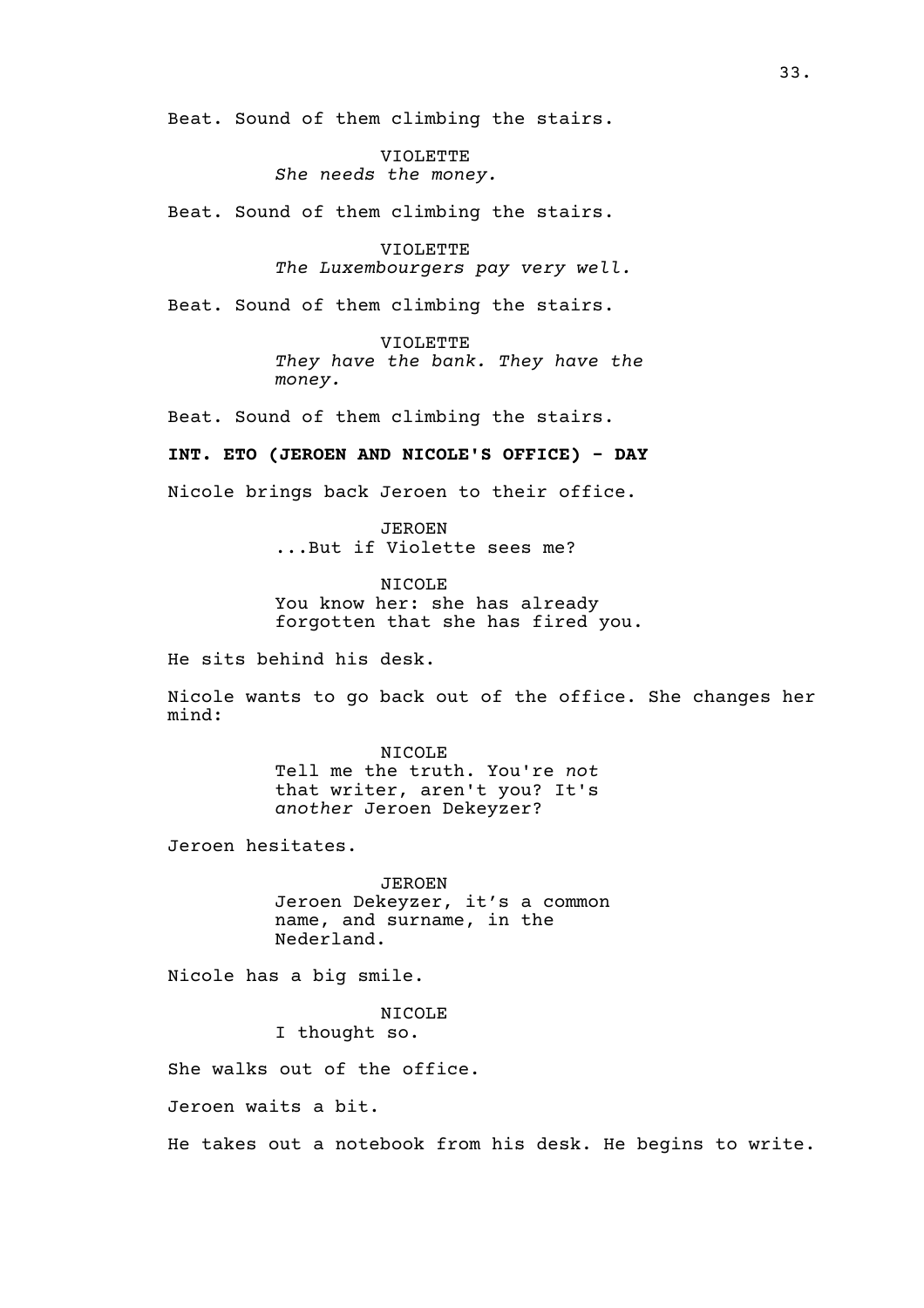In subtitled Dutch:

*I THOUGHT SO*

*A one-act theater play*

**TAG**

**INT. ETO (VIOLETTE'S OFFICE) - DAY**

Violette is on her phone:

VIOLETTE Jeremy, how are you, honey?... Yes -- I called you about the kids -- they had the flu, all three of them but I think it's finished... Listen, I thought we could meet to talk about their homework -- Saturday, it would -- OK, I understand. OK. See you.

She hangs up.

VIOLETTE (subtitled Flemish) *High-flying son of a bitch...*

She's almost in tears.

She opens one of her drawers. She takes a full bottle of whiskey out of it. She opens it. She drinks directly from the bottle.

She drinks, drinks, drinks...

When she stops, she has drunk almost a quarter of the bottle. She seems just a bit giddy. For a few seconds. Then she straightens up.

Now, she just seems sad.

She carries on drinking whiskey, as if it was water and she was very thirsty.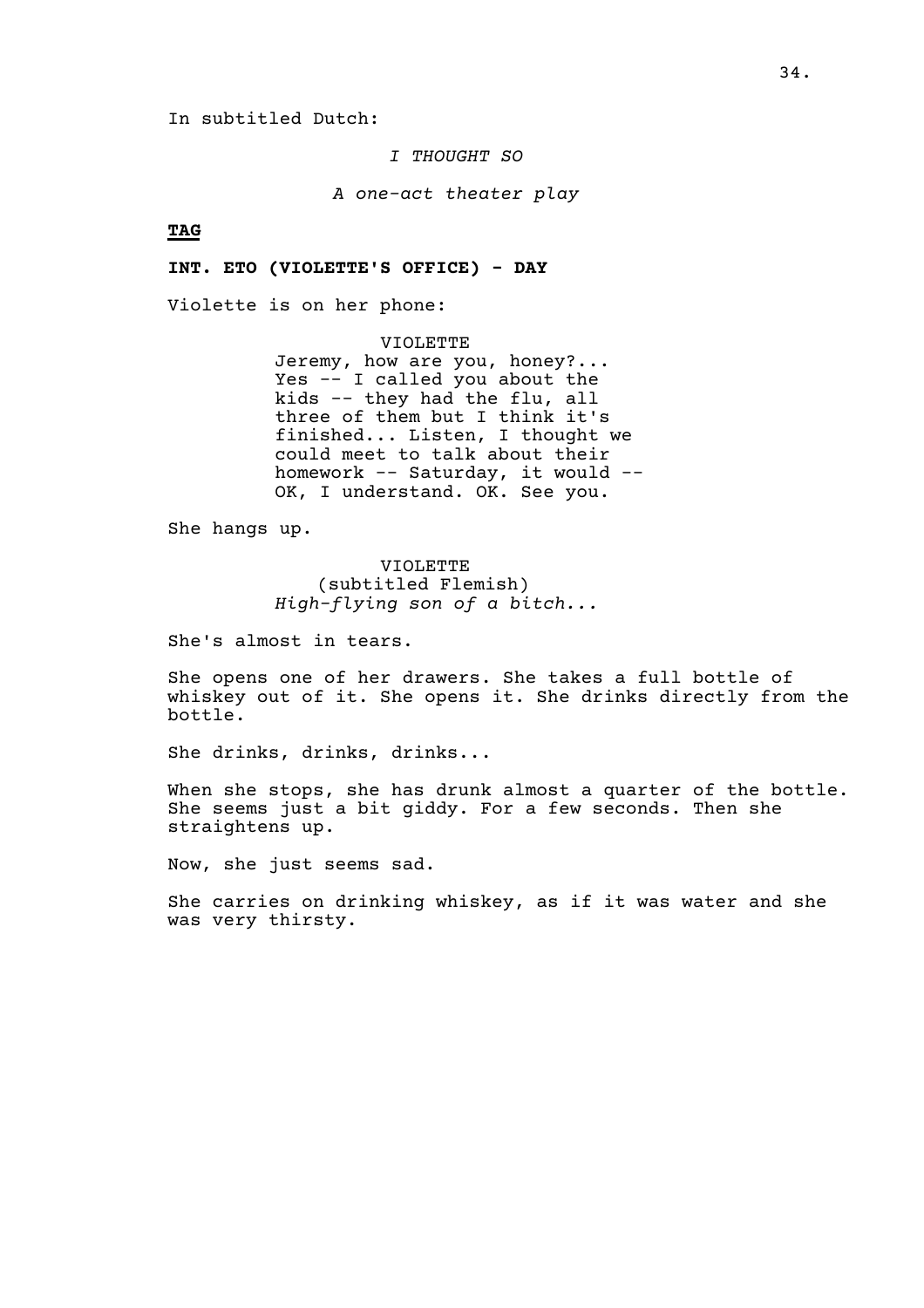**PREVIEW**

VO IZABELLA Next time, on "Break a leg".

We see excerpts of (false) sequences of the next episode:

#### **INT. ETO (CORRIDOR SECOND FLOOR) - DAY**

Jeroen and Violette cross in the corridor.

JEROEN

Hello.

## VIOLETTE

Hello Jeroen.

She walks another few steps... Suddenly she stops. She frowns... Something seems fishy for her...

She shakes her head and carries on walking.

CUT TO:

#### **INT. ETO (STAGE) - DAY**

Errikos, the Greek Director, furious:

ERRIKOS ...No, no, I want *white* light! With *white* filter!

Yegor and Claudia (the two technicians of ETO) try very hard to refrain to sigh.

CUT TO:

#### **EXT. DARK ALLEY - NIGHT**

Reinhart (the spy) is hiding in a dark alley, a gun in his hand. He looks fiercely in front of him.

Behind him, a colleague of his, a YOUNG MAN, also with a gun, looking in the same direction.

Silent tension...

Suddenly, Reinhart sneezes!

YOUNG MAN

Bless you.

## REINHART

Thanks.

The two young men go on waiting, hiding, in the dark alley.